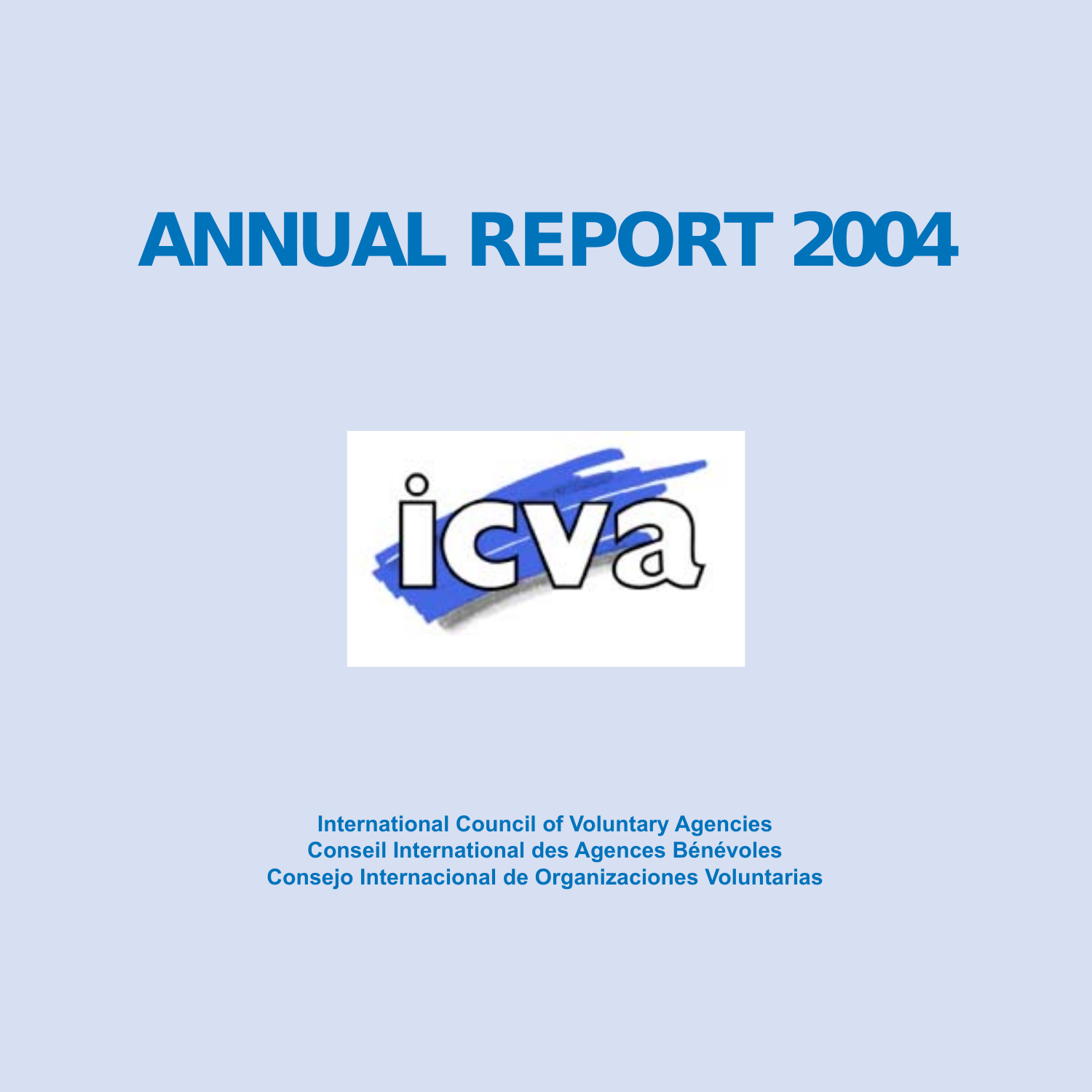### **ICVA Mission Statement** *Adopted by the 12th ICVA General Assembly, February 2003*

#### **ICVA – An Advocacy Alliance for Humanitarian Action**

The International Council of Voluntary Agencies (ICVA) is a non-profit global association of non-governmental organisations that works as a collective body to promote, and advocate for, human rights and a humanitarian perspective in global debates and responses. The heart of the ICVA mission is to support NGOs to protect and assist people in need, to address the causes of their plight, and to act as a channel for translating patterns and trends into advocacy.

ICVA seeks to strengthen NGOs as part of civil society through the relationships among member organisations from around the world. It facilitates the sharing and creative use of practical experience and strategies to promote and protect human rights, including those of refugees and displaced peoples, and to provide humanitarian assistance from the perspective of justice and sustainable development. ICVA fosters partnerships among agencies for the sharing and dissemination of information to attain consensus among member agencies on prioritised issues in order to effect change, particularly at the international level.

ICVA advocates vis-à-vis governments and international agencies for a strong NGO role in efforts to secure human rights, prevent conflicts, prepare for disasters, and improve humanitarian responses to distressed populations. Through its cooperative and catalytic nature, it gathers and exchanges information and raises awareness on the most vital matters of humanitarian concern before policy-making bodies.

ICVA has been in existence since 1962. It works to secure the commitment of the world community to address injustice, ensure dignity and rights, and promote international strategies that attend to human needs. Today's NGO members are strengthened in their missions to provide global assistance through the power and persuasion of the ICVA alliance. Tomorrow's members will continue to enrich the network with experience and opinion and will strengthen the impact of this alliance in bringing about a just world.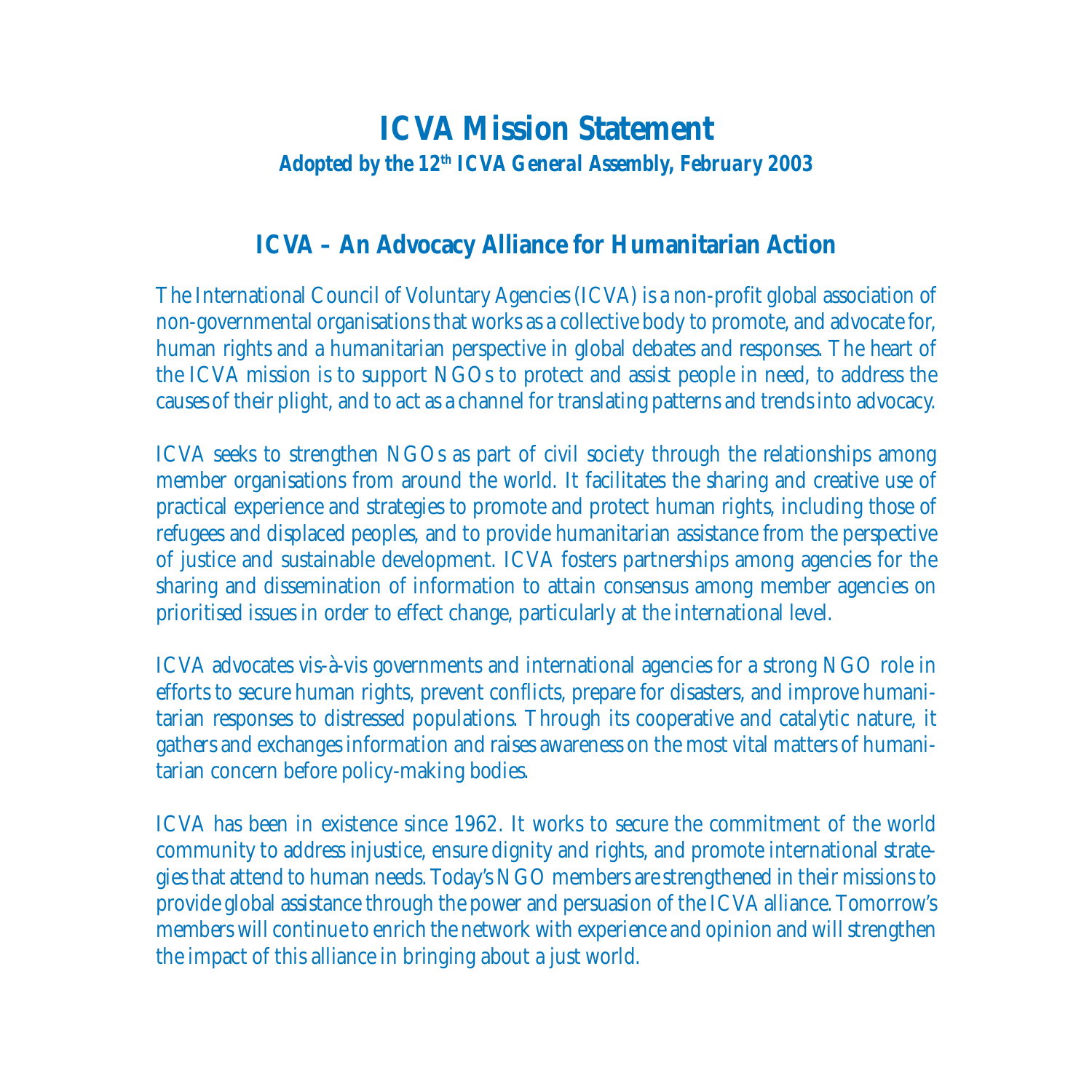### **CONTENTS**

- Foreword
- Introducing ICVA
- Issues and Debates on Humanitarian Identity and Principles
- Improving Response
- Improving the Sector
- Humanitarian Coordination and Policy
- Finances
- ICVA Executive Committee and ICVA Secretariat
- ICVA Members in 2004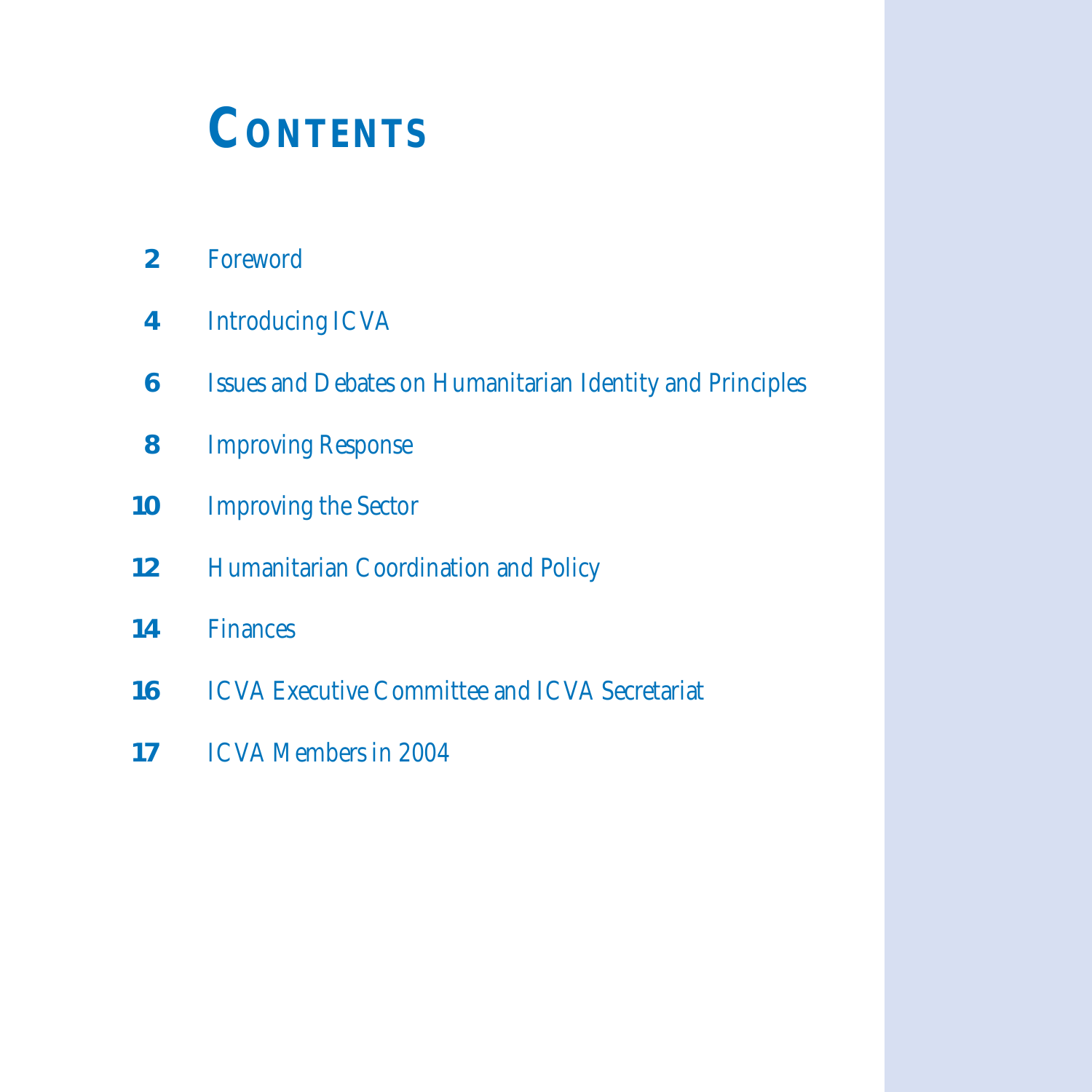## **FOREWORD TO ICVA ANNUAL REPORT**

2004 was another difficult year for the international humanitarian community, beginning with the escalation of violence in Darfur and ending with the flood waters of the tsunami. In both cases, the issue of humanitarian response was dealt with at the highest political levels and subjected to intense media scrutiny.

The Darfur crisis – and many others – illustrated the increasingly hostile security environment in which humanitarian workers seek to provide assistance. Response to the tsunamiaffected areas brought to the fore the issue of accountability – an issue that has been gaining in importance for NGOs over the past decade. Reflecting the international context, security and accountability were key themes in ICVA's work during the year. By providing a

#### **ICVA's STRUCTURE**

#### **General Assembly**

- ♦ All ICVA members
- ♦ Meets once every three years
- ◆ Sets the strategic direction of the network

#### **Executive Committee**

- ♦ 11 ICVA members (nine members elected by the General Assembly; two co-opted for gender and regional balance)
- ♦ Elects ICVA's Chair, Vice-Chair, and Treasurer
- ♦ Meets twice a year
- $\blacklozenge$  Takes decisions and ensures the work of the network is following the strategic direction set by the General Assembly

#### **ICVA Secretariat**

- ♦ Based in Geneva to implement ICVA's work plan and priorities as decided by the General Assembly and the EXCOM on a daily basis
- ♦ Maintains communication with the membership in order to provide and solicit information

space for NGOs from the South and the North to come together to reflect on the changing context and to contribute to the broader international policy debates, ICVA played an increasingly effective role in shaping the international community's response to humanitarian crises. ICVA's continuing work with the United Nations High Commissioner for Refugees, with the Inter-Agency Standing Committee, and with many NGO groups is highly regarded and valued.

ICVA devoted significant effort to increasing NGO accountability by providing a forum to analyse difficulties in implementing the *Code of Conduct for the International Red Cross and Red Crescent Movement and NGOs* ten years after its adoption. ICVA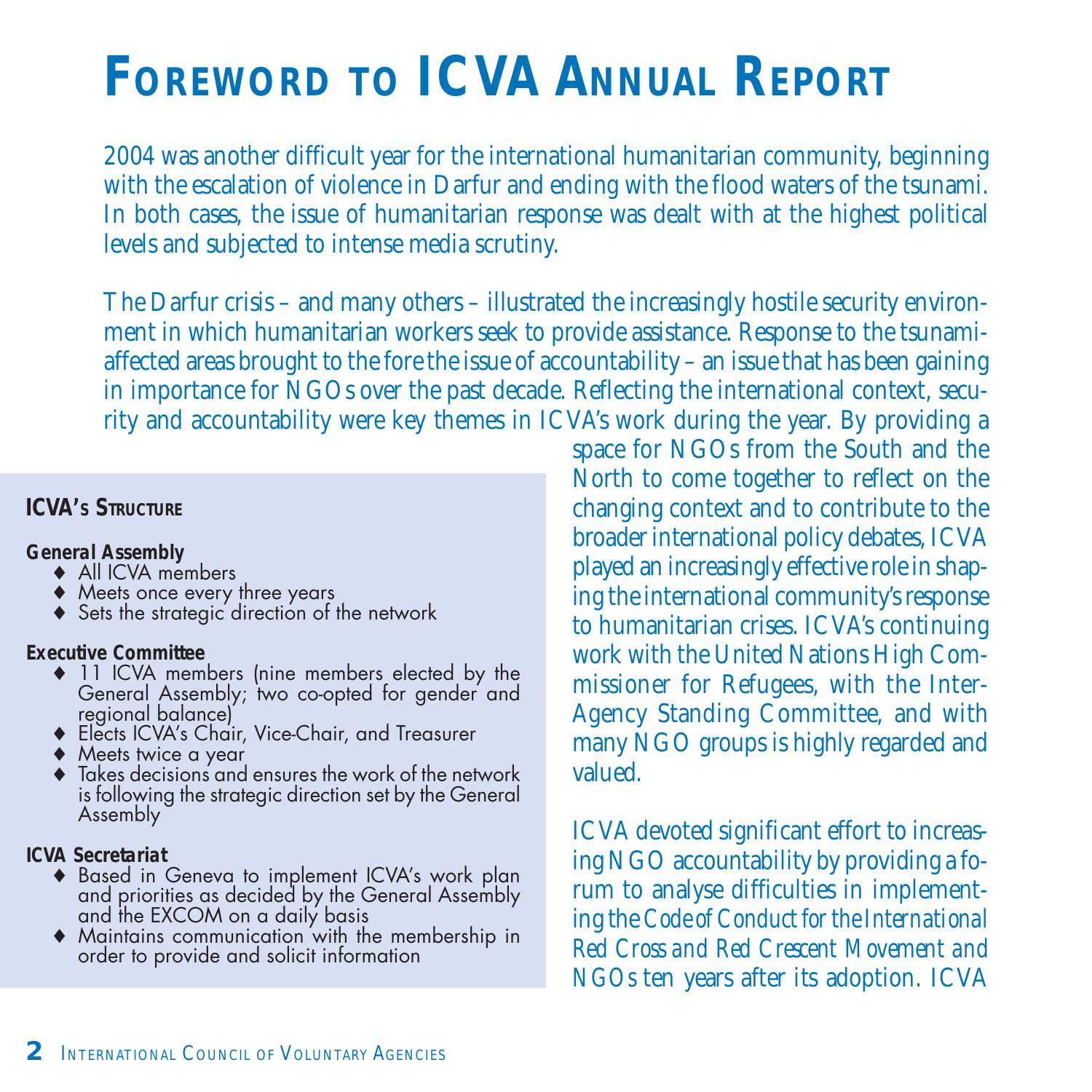launched an innovative effort to strengthen the capacity of NGOs to respond appropriately to charges of sexual exploitation and abuse.

2004 has also been a year of consolidation for ICVA. The implementation of a new dues structure, although not without difficulties, has helped move ICVA into a more stable financial position. ICVA has strengthened communication with its members and has experimented with innovative ways of soliciting the input of its constituency into international forums. ICVA is recognised as a principal spokesperson for the NGO community and its credibility has grown. These accomplishments are largely

#### **ICVA's Objectives**

Within the framework of ICVA's mission statement are definable objectives, which are aimed at the members and also at the Secretariat:

- ♦ Enhance the ability of NGOs to follow and influence current themes and practice in the humanitarian sector;
- ♦ Bring field-based perspectives into international policy and decision-making bodies and forums;
- ♦ Ensure that international policy and discussions inform field practice through the translation of those discussions into practical relevance;
- ♦ Enhance the capacities of members by having them work together; and
- ♦ Ensure full transparency and accountability of the functioning of the Secretariat.

While these objectives are quite broad, they must be read in conjunction with ICVA's mission statement.

due to the dedicated work of the small staff of the ICVA Secretariat, as well as to the strong support of the membership, partners in the NGO and UN communities, and donors.

With gratitude for your continued support of ICVA,

Elizabeth Ferris Chair, ICVA Executive Committee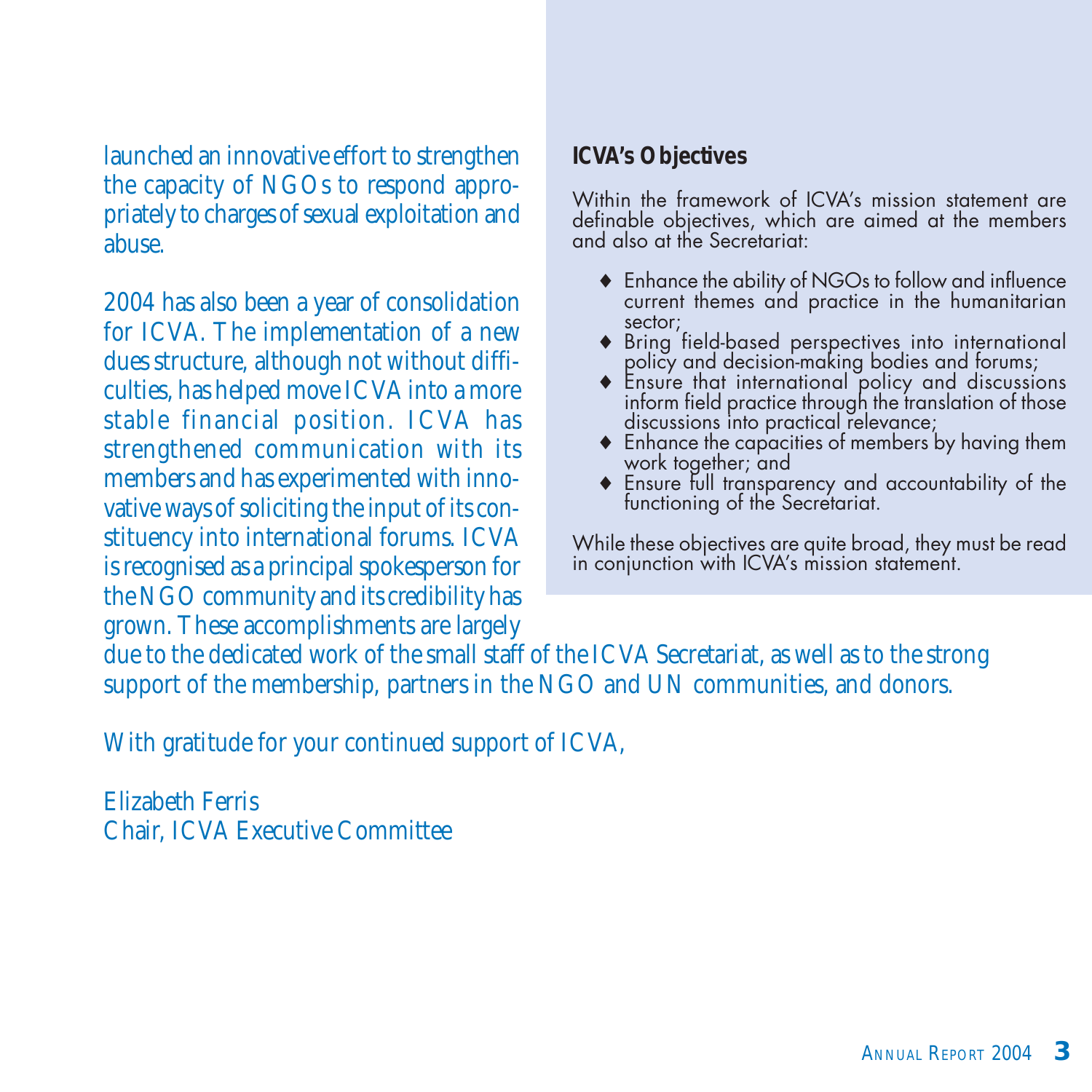## **INTRODUCING ICVA**

Since its creation in 1962, the International Council of Voluntary Agencies (ICVA) has seen many changes in the way it works, as well as in the focus of its work. ICVA has, in recent years, specialised in areas where it has an added advantage. By focusing on humanitarian and refugee policy issues, ICVA draws upon the work of its members at the field level, bringing their experiences to various forums. Internally, ICVA has moved in the direction of encouraging members to improve the quality of their own work through various inter-agency initiatives, as well as through direct contact with members.

As a global network, ICVA brings together human rights, humanitarian, and development NGOs to advocate on various issues. With the adoption of a mission statement for ICVA at the 12<sup>th</sup> General Assembly in 2003, the membership reaffirmed the direction of the organisation as an advocacy alliance for humanitarian action.

There is always the risk that networks are seen as adding work to the already busy schedules of humanitarian workers. ICVA, however, was created, and continues to exist, to ensure that the collective body of its members can work together to effect change. Through five identified primary functions, ICVA is able to provide a service that adds value to the work that its members carry out on a regular basis.

#### **Information-Sharing**

In order to effectively carry out advocacy, the regular exchange of information and analysis is essential. The primary means of communicating with members on a regular basis is through the provision of e-mail updates on various country situations, policy discussions, or thematic debates that are taking place. These updates not only provide an overview of the most recent developments, but also solicit information from members, as well as provide an analysis of the relevance of the issues to the work of members.

Instead of over-loading members with information, documents are posted on the ICVA website (**www.icva.ch**), with links being sent via e-mails. Through such a method, members can decide to look at documents that are of most interest to them. A password-protected section for members allows for documents that are not public to be safely shared among the ICVA membership.

Meeting reports are another tool used in ICVA's information-sharing function. The Secretariat, or members who attend meetings with limited participation, provide an overview of the proceedings of the meetings, but then also provide a reading-between-the-lines of the meeting. By providing this analysis, meeting reports give members an insight as to what went on at a meeting, as well as help guide them in areas that require follow-up and that are of relevance to their work.

#### **TAIKBACK**

To subscribe to ICVA's newsletter, Talk Back, send an e-mail with the subject "subscribe" to **talkback@icva.ch**.

ICVA's newsletter, *Talk Back*, provides a provocative vehicle for advocacy. Through articles written based on information from members and partners, the Secretariat is able to draw the attention of NGOs, UN counterparts, and governments (among others) to situations of concern. Through a critical, but constructive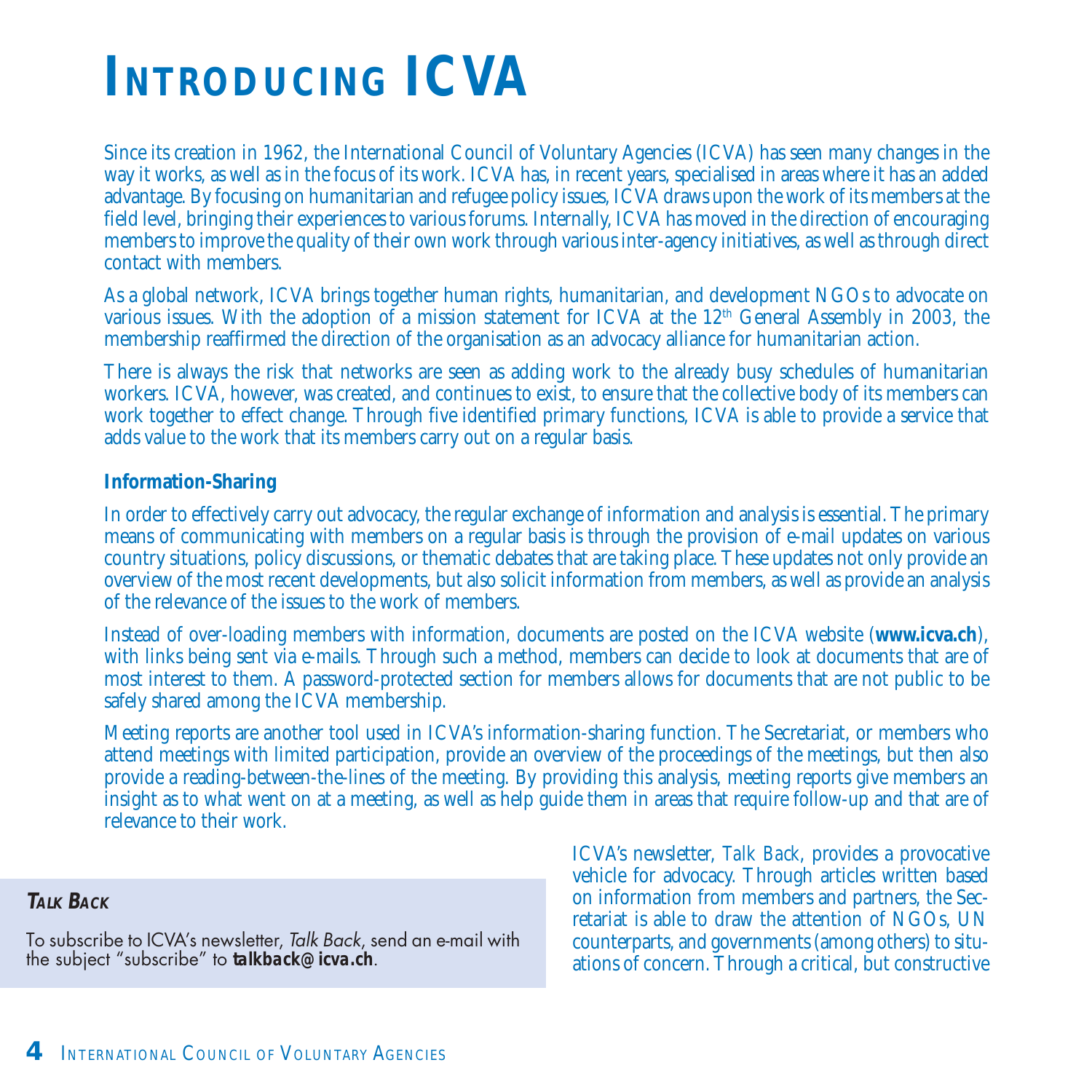#### **WEBSITE PASSWORDS**

approach, the style of *Talk Back* aims to provide information and analysis in a unique manner.

Each staff member of an ICVA member organisation is entitled to a password to the ICVA website: **www.icva.ch**. ICVA members simply need to send a message to **webmaster@icva.ch** requesting a username and password.

#### **Advocacy**

ICVA's advocacy role takes shape in various forums and through a variety of means. *Talk Back*, as noted above, is one of the best-known advocacy tools. On a daily basis, through ICVA's position as part of the Inter-Agency Standing Committee (IASC – the UN's humanitarian coordination body), members' concerns can be raised through a range of IASC bodies. Refugee policy advocacy takes place via formal meetings of the United Nations High Commissioner for Refugees, but also through more informal targeted meetings on particular issues. Advocacy also occurs on country and thematic issues, such as internally displaced persons (IDPs), in a number of formal, as well as informal, forums.

#### **Strengthening the NGO Community**

The ICVA membership is committed to improving the way that NGOs carry out their work. By participating in inter-agency initiatives, such as Sphere, the Reach Out Refugee Protection Training Project, and the Building Safer Organisations project (hosted by ICVA), ICVA members are able to access tools that help to increase their quality and accountability. Other issues tackled by ICVA, which help to contribute to the overall ability of the NGO community to better respond to crises, include, among others, the link between human rights and humanitarian action, protection, and broader accountability issues.

#### **Facilitating Relationships and Enhancing NGO Visibility**

The other two functions of ICVA are to help facilitate relationships with UN agencies and other international organisations and to enhance NGO visibility through representation. Whenever ICVA Secretariat staff attend meetings, they never claim to speak on behalf of all NGOs or even all of ICVA's members. To achieve consensus on all issues within the diverse ICVA membership would eventually lead to a race to the bottom. Instead, what ICVA attempts to do is promote human rights and humanitarian principles whilst promoting the work and role of its NGO members. Through bringing together NGOs and UN and other international agencies, ICVA helps to provide a platform that provides access to the various organisations, which many NGOs on their own would not be able to access. Additionally, through highlighting the work of members, ICVA is able to ensure that agencies and governments understand the important place that NGOs have in terms of responding to humanitarian crises.

Bringing together NGOs from around the world is seen as ICVA's strength when advocating to governments and organisations. At the same time, this advocacy also reflects inwardly to the member organisations to help improve their ability to respond. By working collectively as a network, the ICVA family is able to effect change, slowly, perhaps, but surely.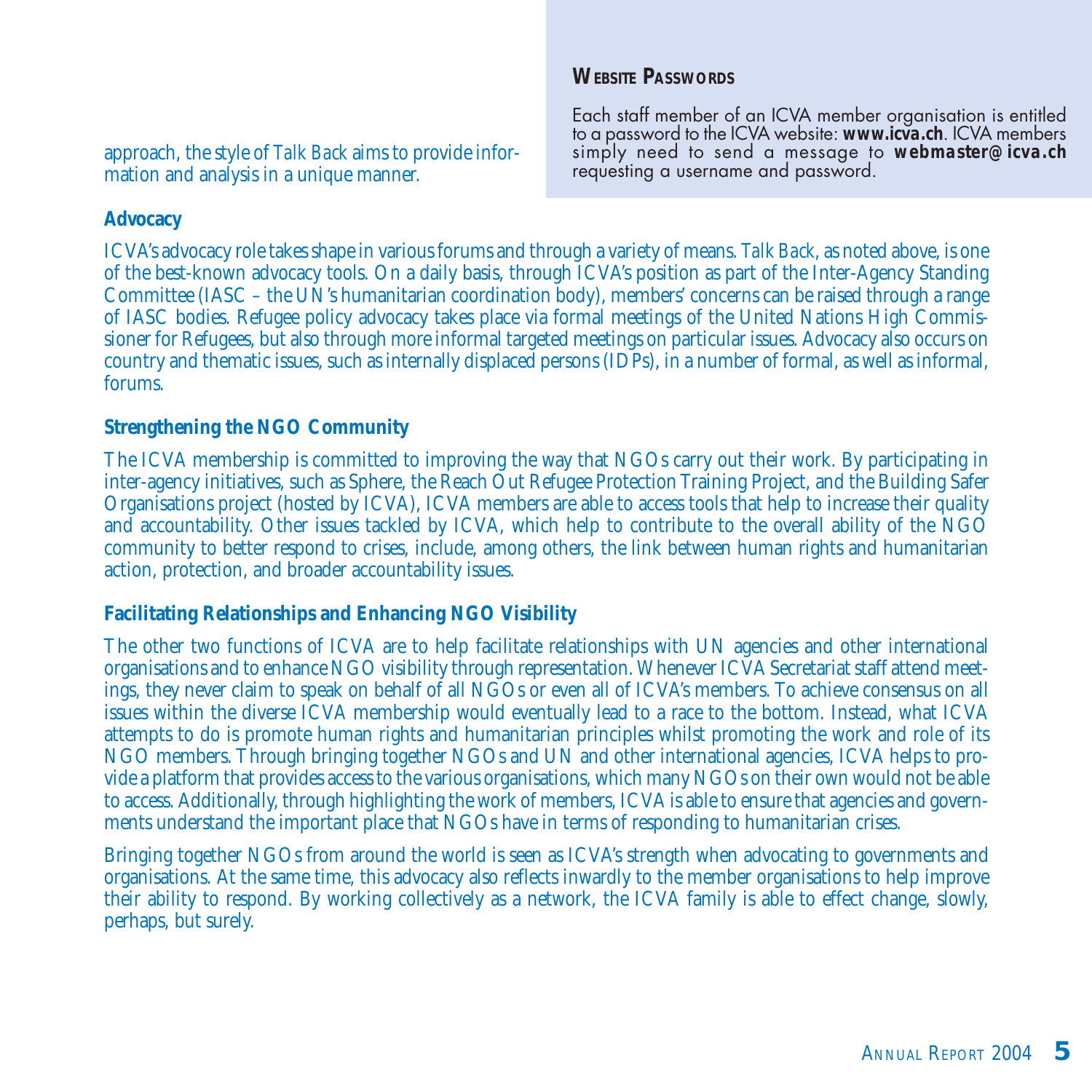### **ISSUES AND DEBATES ON HUMANITARIAN**

Traditionally, humanitarian agencies have related the safety and security of their staff to the level of acceptance by local communities, which, in turn, are closely related to these communities' familiarity with the work and role of humanitarian agencies. In other words, more clarity on, and better knowledge of, the identity and aims of humanitarian agencies would enhance their staff security. The need to be clearer in our adherence to humanitarian principles has been recognised by a number of humanitarian agencies as a way of drawing sharper boundaries between humanitarian action and other forms of intervention.

These and other points were made at the High-Level Humanitarian Forum at the end of March 2004. This Forum, convened by the Inter-Agency Standing Committee and its Chair, Emergency Relief Coordinator, Jan Egeland, discussed the challenges for humanitarian agencies in the context of the changing security environment. The meeting brought together some 40 humanitarian agencies from the UN system, the Red Cross and Red Crescent Movement, and IOM. Around 20 NGOs attended the Forum, including several from developing countries, such as Afghanistan, which had been identified by ICVA.

At a time when the image and security of agencies and humanitarian staff are under threat due to a blurring of the lines between them and political and military actors, many in the NGO community feel that it is regrettable that the

UN system has adopted a management and coordination model that further blurs, rather than separates, the humanitarian and the political/military. This model, known as integrated missions and which was seen in an increased number of countries in 2004 (see box on Liberia) brings together all aspects of a UN operation in one structure. As a result, humanitarian priorities can be easily submerged by political goals making humanitarian principles, such as independence and impartiality, irrelevant. In defence of the humanitarian identity and principles, some have argued for a clearer demarcation of humanitarianism and more restrictive interpretations of humanitarian principles.

The ICVA/SCHR (Steering Committee for Humanitarian Response) project developing a Commentary on the Red Cross/Red Crescent/NGO Code of Conduct has been regarded as one way of creating a better understanding of humanitarian identity and principles. By providing an overview of the variety of interpretations that have been applied in practice, the Commentary not only intends to explain the complexity of the

#### **LIBERIA: HOW NOT TO INTEGRATE**

If there is one UN peacekeeping mission that has been the subject of heated debates in 2004, it is the UN Mission in Liberia (UNMIL). In spite of repeated criticism from many sides, all parts of the UN operation, including humanitarian coordination previously done by OCHA, were integrated within UNMIL during 2004.

At the request of several ICVA member agencies working in the country, the ICVA Coordinator visited Liberia in May 2004. The objective of the visit was to provide advice and to present an agenda for the NGOs, individually and collectively, and others with a particular interest in humanitarian coordination and policy issues to possibly pursue.

From a humanitarian point of view, the integrated structure of UNMIL led to several poorly prepared and executed measures. With regards to the return of IDPs, for example, the process of deciding where and when people could return has largely become politically driven with political actors declaring areas safe for return, without giving due consideration to the humanitarian conditions prevailing in those areas.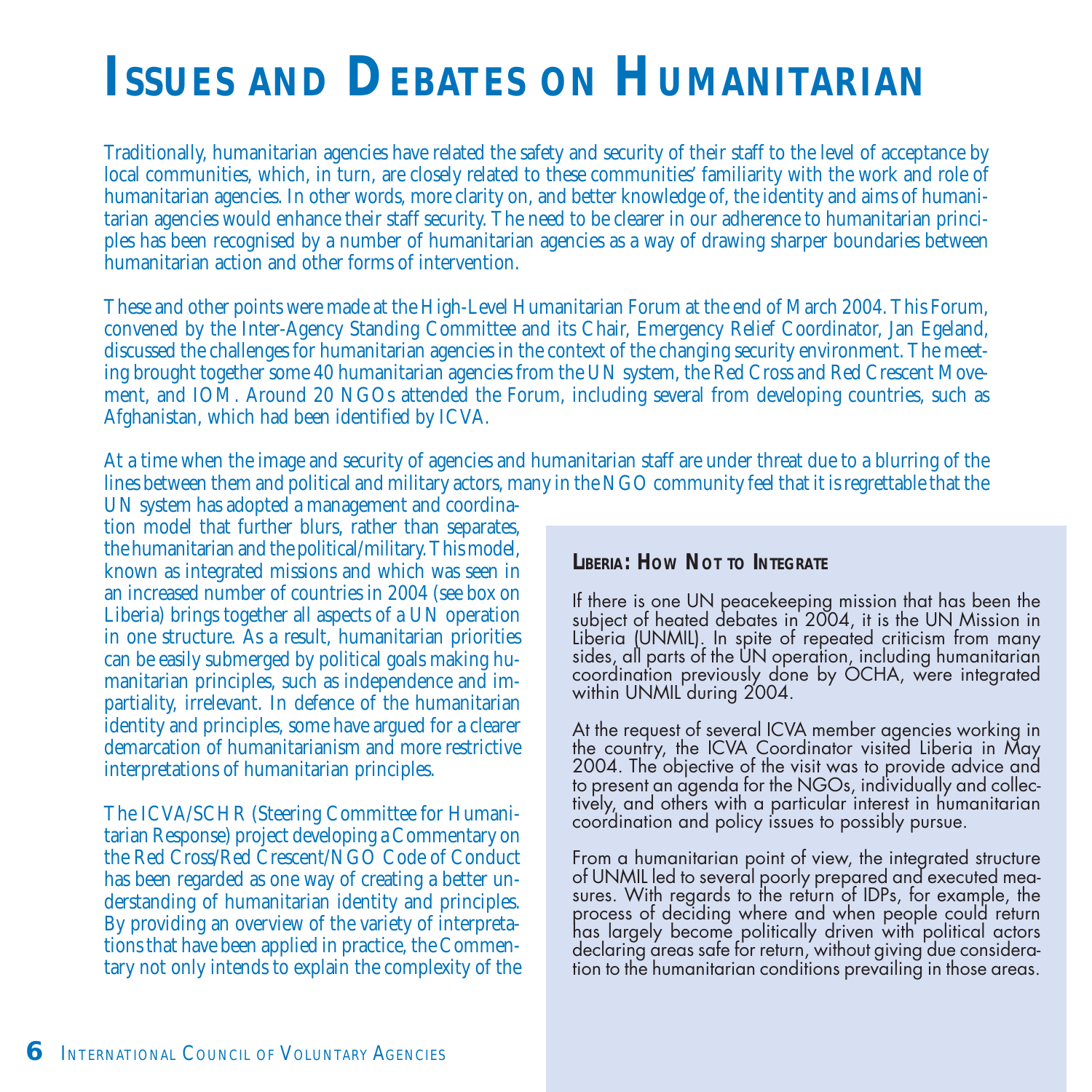### **IDENTITY AND PRINCIPLES**

humanitarian principles, but also aims to set more precise definitions. The Commentary should become a tool for senior staff who have operational responsibilities in planning and decision-making. At the same time, it is hoped that the Commentary will reach a broad audience within the humanitarian sector and beyond.

Four field visits (Afghanistan, Haiti, Liberia, and Darfur, Sudan) were undertaken to look at the practical application of the Code. Following this research, an expert workshop, organised by ICVA in November 2004 and involving some of those who had contributed to the Code's development more than 10 years ago, discussed a first draft of the Commentary.

The question on the need to set stricter boundaries of whom or what can or cannot be called "humanitarian" is one issue that has come up in the discussions around the Commentary. Being a compromise document, the Code is a combination of several "classic" humanitarian principles and more development-oriented principles. Development work, however, generally presumes a more partisan approach, which seems to be in contrast with other humanitarian principles, such as impartiality. The Commentary will help to clarify this issue and whether or not, for example, there is a hierarchy among the principles of the Code.

Even worse has been the decision-making process with regards to the disarmament and demobilisation of excombatants. Rewarding ex-combatants, including child soldiers, with cash for handing in their weapons, went against all internationally recognised policies and best practices for disarmament and demobilisation.

The ICVA Coordinator's mission report was welcomed by NGOs as it pointed to the difficulties of the UN being both a political and humanitarian actor at the same time. UNMIL, however, replied in a letter that the report was not helpful in fostering the common goals of partnerships. If the UN wants to have a leadership role in humanitarian coordination, it must also listen to those that are not part of the UN, but which carry out a significant part, if not the majority, of the operational humanitarian activities.

The question of what is, and what is not, humanitarian has also come up in the context of the role of Islamic NGOs. Particularly in the post 9/11 era, some of these NGOs have been accused of providing a cover for carrying out activities not considered humanitarian. At its fall meeting in October 2004, the ICVA Executive Committee invited the President of Islamic Relief, Dr. Hany El Banna, to present his ideas for a process and forum to enhance understanding on the place and role of Islamic NGOs in the humanitarian world and for building better relations with them. From its experience and expertise in working with NGOs from various backgrounds, ICVA has offered to help in this process and to share experiences and views with regards to codes of conduct, accountability, and transparency.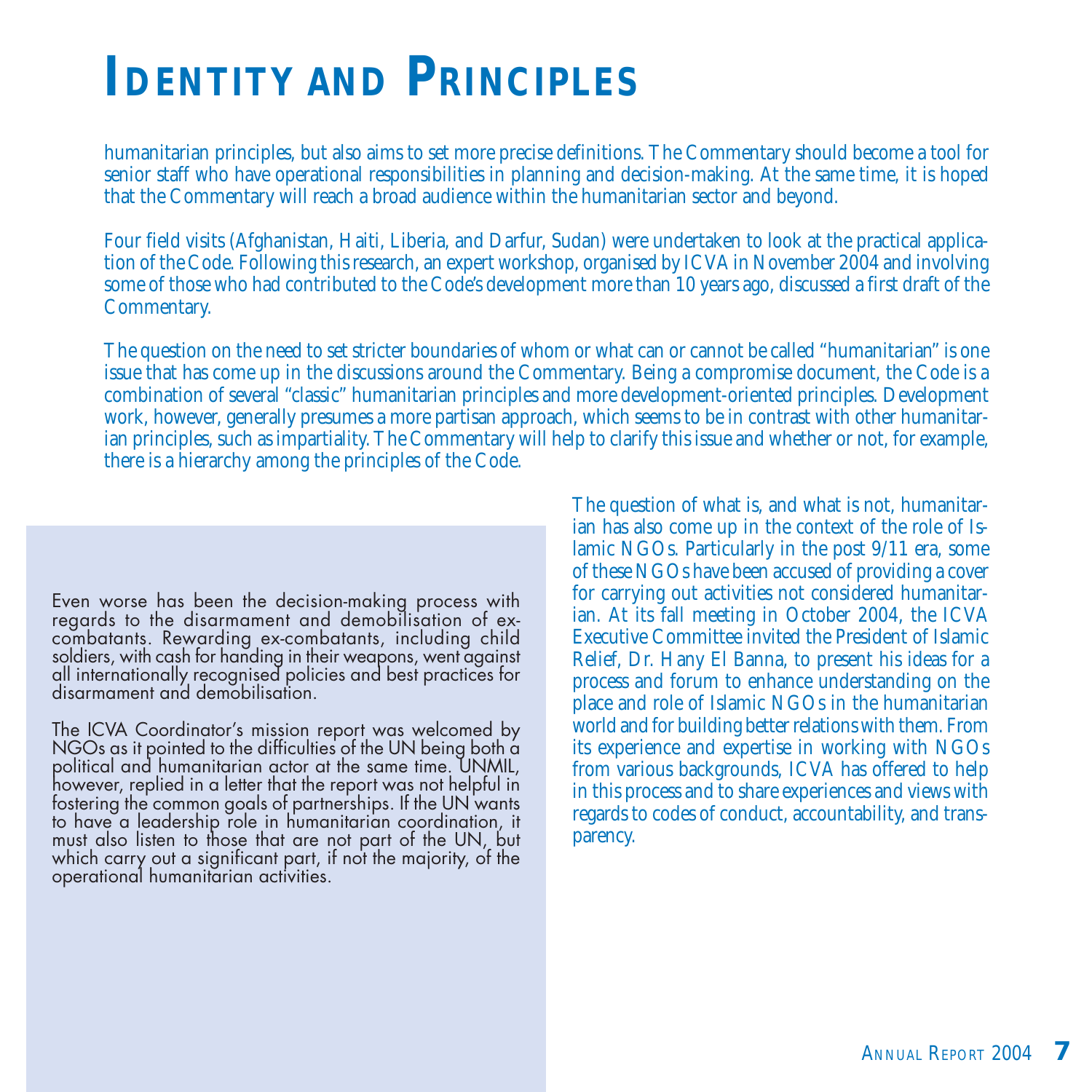### **IMPROVING RESPONSE**

The advantage of bringing together NGOs from around the world is that the collective response of ICVA members can make a difference in many humanitarian situations. While, of course, NGOs work on their own in terms of taking decisions about where, when, and how to work, the ICVA network can try and push members to work in certain areas to improve the response. Not only do the efforts to improve the response focus on NGO members, but through advocacy in other bodies and forums, the ICVA network seeks to improve the humanitarian response in areas where needed.

At the 12<sup>th</sup> ICVA General Assembly in 2003, one of the areas prioritised by the membership was the need to focus on so-called "forgotten emergencies," which, in fact, are actually neglected or ignored crises. Through an ICVA Mission to Indonesia, there was a concerted effort to focus on a country with a number of forgotten situations. In addition, there was also a focus on other places where the response was inadequate, including Darfur, Sudan, and Northern Uganda.

#### **RESPONDING TO IDP PROTECTION IN DARFUR**

When the responsibility for the protection of internally displaced in Darfur was handed to the International Organization for Migration (IOM), a number of concerns were raised, particularly through a piece in ICVA's newsletter, Talk Back (6-1). The handing of protection to IOM was completely contradictory to the various efforts that had been ongoing for years with regards to the collaborative response to IDPs. Whatever policies and procedures had been put into place were simply forgotten and IOM handed the task.

Following a series of discussions, the situation around IDPs was later clarified, but there was a realisation that, in future, there needed to be a more consistent and reliable means of addressing IDP needs. Efforts to engage in further clarifying the response to IDPs continued within the context of the Inter-Agency Standing Committee, with a revised policy being adopted in the latter half of the year.

#### **Darfur, Sudan**

Darfur, Sudan was one situation, which at the beginning of 2004 was largely neglected by the international community. It was only through serious advocacy attempts that the situation there was brought into the world's spotlight. Following concerns expressed by ICVA members early in the year, the Secretariat put out an unprecedented call to members outlining the situation and encouraging them to become operational and/or increase their capacities to respond to a situation that was quickly deteriorating. Advocacy work continued after that, with input being provided in various forums, including the high-level IASC meeting.

#### **Indonesia**

At the 12th General Assembly, ICVA members decided to undertake "ICVA missions" once again, which would bring together a number of members to address issues

of concern in a particular "forgotten crisis." The country chosen for the mission was Indonesia, given the range of humanitarian situations, as well as situations that were in transition throughout the country. With a group of agencies hosting the mission, a group of five ICVA members and an ICVA Secretariat staff undertook a two week mission, visiting three different locations outside of Jakarta.

The mission's aim was primarily to look at the ways in which NGOs were working and how they were responding to the humanitarian needs. Following the mission's visits to the field locations, a meeting was held with NGOs to discuss the findings and suggest ways of improving their response, including in terms of working together. Another meeting was also held with donors to provide suggestions on the way the donor community responds to the various humanitarian situations in Indonesia, as well as how they support NGO work.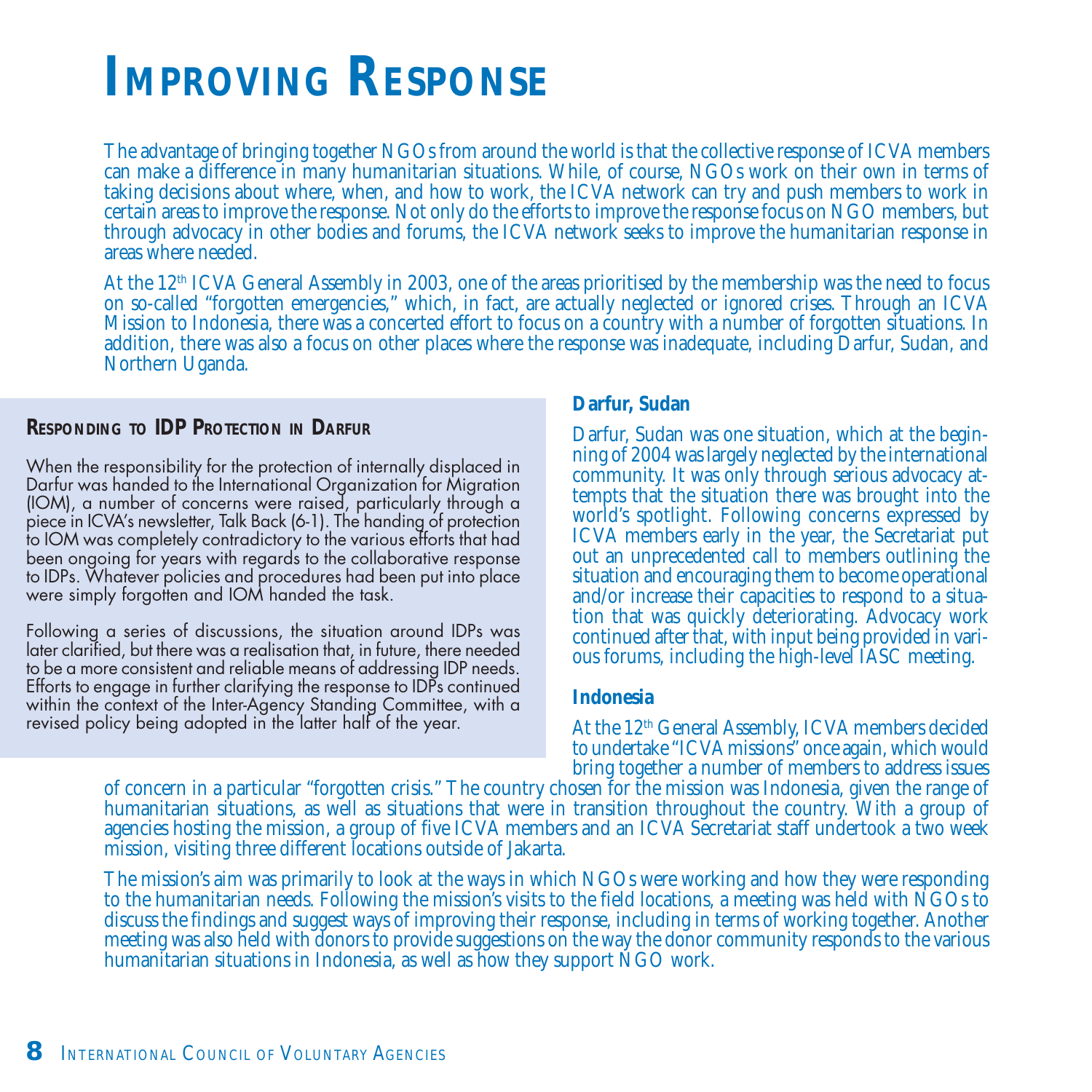The mission's findings were, unfortunately, of limited value once overtaken by the tsunami, when the NGO landscape dramatically changed. With the influx of hundreds of new NGOs, including many "briefcase" NGOs, the efforts proposed by the mission to improve the response were almost futile. In response to the tsunami, however, ICVA members did call for assistance in terms of improving the way that NGOs worked together, with an ICVA consultant being sent out in early 2005 to develop a proposal to help the NGOs work better together.

#### **Northern Uganda**

The situation in Northern Uganda is another situation that has been long-termed a "forgotten crisis". Taking advantage of being in the country for a refugee protection conference on the Great Lakes, a Secretariat staff member visited Gulu and worked with members there to later develop a paper for presentation to the IASC, suggesting means of improving the response in terms of assistance and protection in Northern Uganda (see box on Northern Uganda).

#### **GETTING HUMANITARIAN COORDINATION RIGHT IN NORTHERN UGANDA**

The situation in Northern Uganda is one that has persisted for years. The spotlight in 2004 on the "night commuters" helped to bring more attention to the situation there. The appointment of the Resident Coordinator as Humanitarian Coordinator raised a number of concerns, given the poor humanitarian response up until that point. In addition, the lack of adequate staff, and particularly protection staff, were seen as weak points in the humanitarian response.

Putting Northern Uganda on the IASC Working Group agenda was an attempt by ICVA to get the humanitarian community to look more seriously at its response to that crisis. While the issue had been discussed in previous IASC WG meetings, the situation was still taking a considerable amount of time to show significant improvement. By bringing an NGO representative to the meeting, who had been working in the country for some time, the reality of the situation and the state of humanitarian coordination (or the lack thereof) became very clear. The RC/HC, who had been involved in the previous IASC WG discussions, felt that he had to come to the June meeting to defend the work done and, in the end, was forced to answer for the shortcomings. At the end of the debate, however, it was apparent that there were still many improvements to be made in the response and that the response has taken far too long to improve (see below Humanitarian Coordination and Policy).

#### **Humanitarian Response Review (HRR)**

Given the failure of the international community to adequately respond to the crisis in Darfur, Sudan, there were, rightfully, a number of reflections taking place to try to understand what went wrong and how it could be avoided in the future. One of these reflections was the commissioning of the Humanitarian Response Review (HRR) by the Emergency Relief Coordinator, Jan Egeland. The HRR was to look at the overall humanitarian response and assess what should be done to improve its capacity and ability to respond in a timely manner.

One of the major criticisms levelled at the HRR by ICVA and its members was the exclusion of national and local capacity to respond to crises. The HRR was to focus on the international system, even though in most humanitarian situations, the first response comes from the local and national level. Given that half of ICVA's membership is based in the South, many of these NGOs are the ones to respond first to humanitarian crises before international NGOs can get their staff and resources to certain locations (unless they are already working in a situation). By ignoring this vital local capacity, ICVA warned that the HRR would be an exercise that would result in a skewed picture of the ability of the humanitarian community to respond to crises. Each situation and country would require a different response, based on what actors and what capacity exists in the country. In the end, what it seems was wanted by the ERC was the key to the magic lock that would unleash a humanitarian response as soon as he pushed a button. Humanitarian action, however, cannot be pre-designed in a one-size-fits-all package.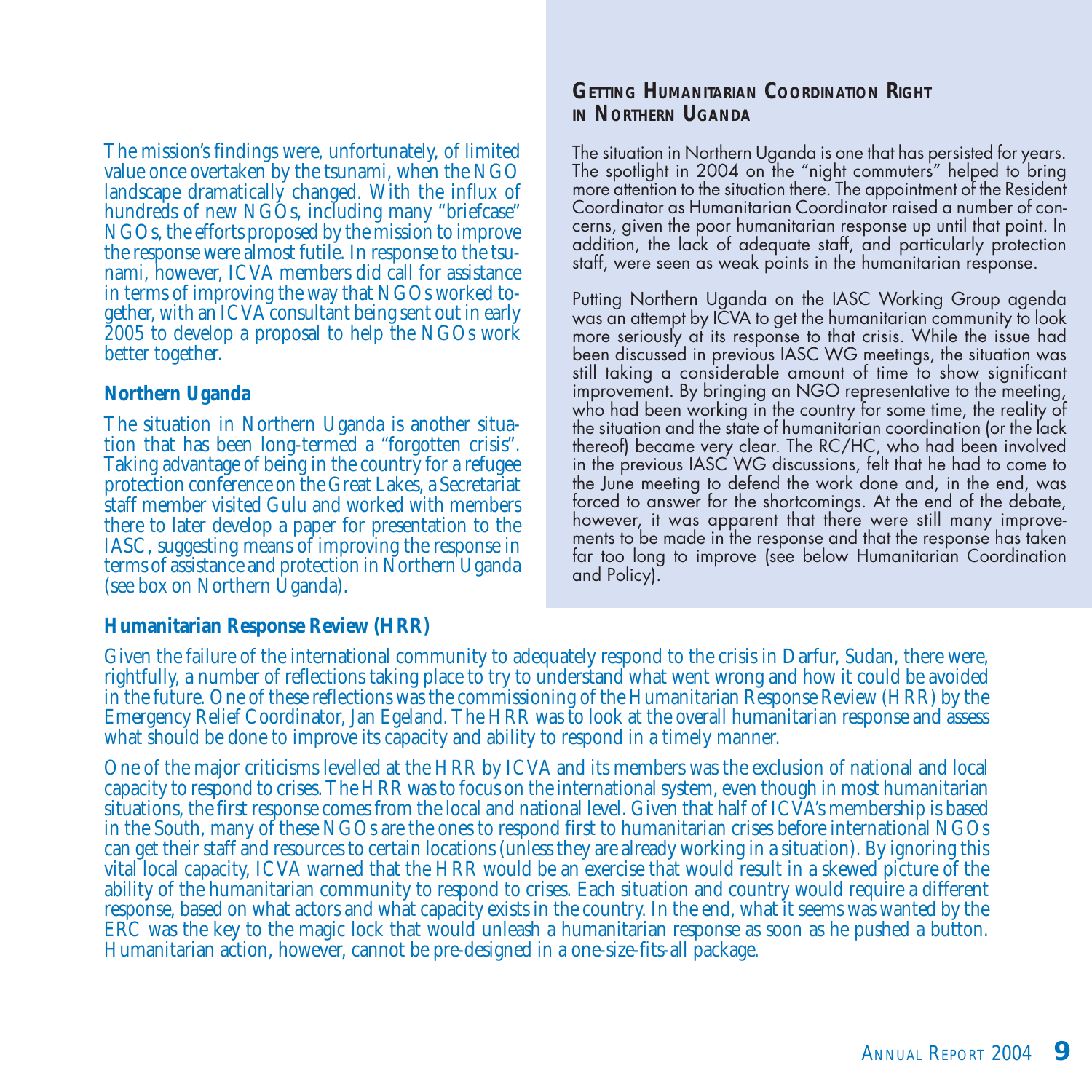### **IMPROVING THE SECTOR**

Humanitarian policy and practice need to go hand-in-hand in order to improve performance in the sector. Too often, however, policy debates take place too far away from the reality on the ground and field staff complain about too many new guidelines and policy papers. For several years now, ICVA's objective has been to narrow the gap between headquarters and the ground. In 2004, ICVA undertook several initiatives aiming to cross-fertilise policy and practice.

Protection is one area where it is critical that policy and practice inform each other. Many in the humanitarian sector have now recognised that they have a role to fulfil in protecting populations of concern. Field practice, however, shows that not all seem to understand what this role exactly entails. In order to take stock of the collective experiences and thinking on this issue, ICVA, together with ALNAP and InterAction, organised a meeting in Washington, D.C. in November 2004. The meeting, hosted by USAID, was well-served with a report from InterAction that provided a broad overview of the many different initiatives on protection that have been taken in the sector since the mid-nineties. The meeting also discussed the limitations of humanitarian agencies in providing protection and noted the linkages with the political agendas of the Security Council and other political actors. At the same time, however, there is a lot that can be done by humanitarian agencies. Leadership and coordination on protection issues at the field level were identified as the major priorities in this respect.

Earlier in 2004, an inter-agency workshop, co-organised by ICVA and the Office of the High Commissioner for Human Rights (OHCHR), held under the auspices of the IASC Task Force on Human Rights and Humanitarian Action, had also discussed the role and leadership of the Humanitarian Coordinator (HC) in ensuring that human rights and humanitarian action are linked. This meeting concluded that there are different views and approaches on incorporating human rights aspects in humanitarian action. At the same time, it is critical that more is done to increase the knowledge of humanitarian staff of human rights at the field level. Many documents and tools relating to the interface between human rights and humanitarian action exist (many of which are available from the ICVA website under the section entitled *Protecting Rights through Humanitarian Action*), but they seem not to be sufficiently known.

#### **BUILDING SAFER ORGANISATIONS**

The "Building Safer Organisations" project, housed by ICVA since 2004, is helping humanitarian agencies to respond to allegations of abuse or exploitation of persons of concern by members of staff. Following the reports of sexual exploitation in refugee camps in West Africa in early 2002, humanitarian agencies have been developing standards for staff; staff codes of conduct; complaints' mechanisms; and procedures and guidelines for investigating allegations of abuse and exploitation.

The UN Secretary-General issued a Bulletin in October 2003 explicitly stating that six core principles applied to all UN staff and to all organisations entering into cooperative arrangements with the UN. The IASC Task Force on Protection from Sexual Exploitation and Abuse also produced draft model complaints and investigation procedures and associated tools to assist in the process of implementation.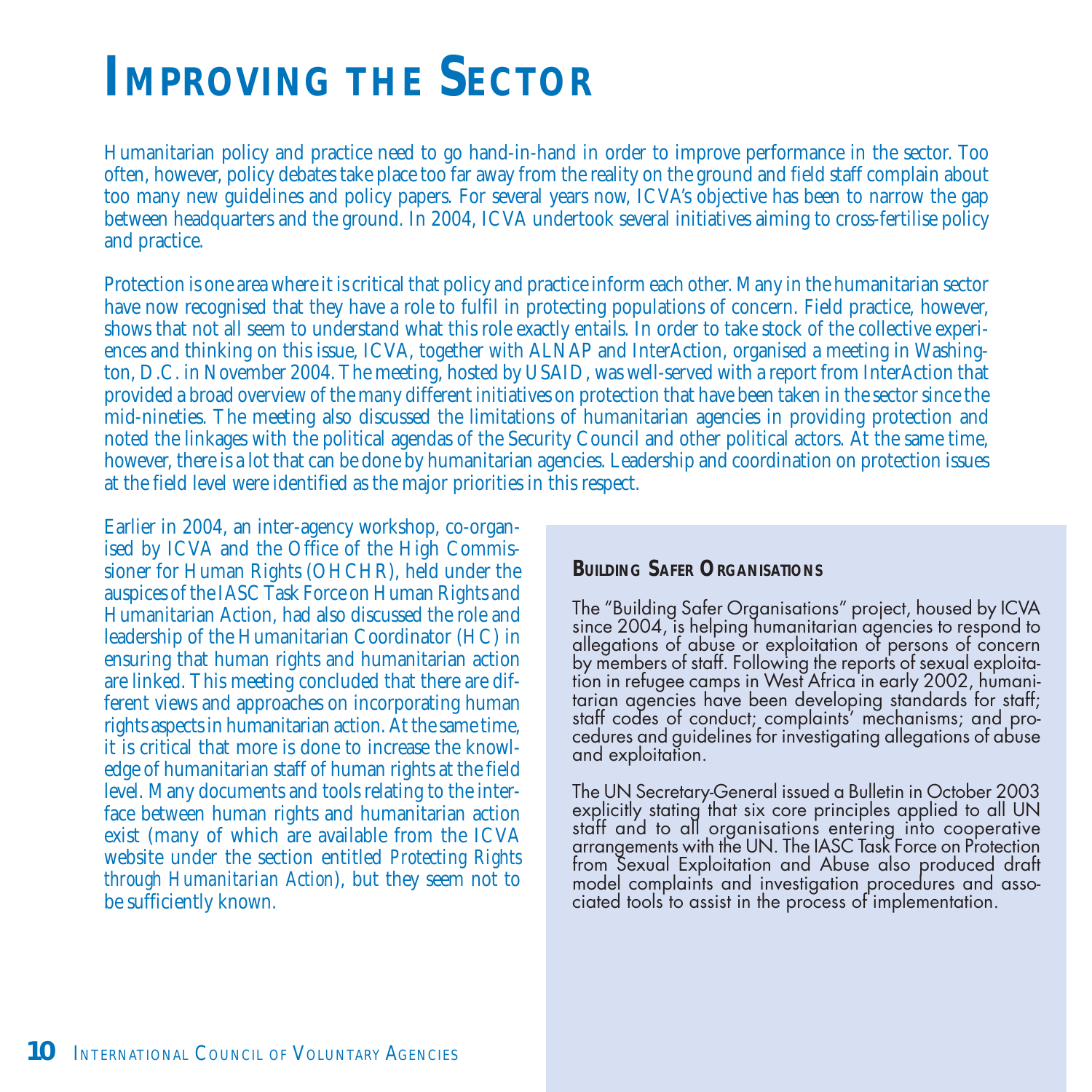Another policy area that has continued to be the subject of many discussions relates to accountability in the humanitarian sector. The ICVA website contains a number of references and links to accountability tools and mechanisms and ICVA has started collaborating with the Geneva-based Humanitarian Accountability Partnership-International. With regards to the accountability of the ICVA membership, a discussion has started on the need to review criteria for membership and to scrutinise the application of these criteria in a more rigorous manner.

As part of the management committee of the Sphere project, ICVA has also continued contributing to the thinking on how to further ensure the application of the Sphere handbook throughout the sector. As the ownership of Sphere has gone far beyond those that originally conceived the idea, ICVA also helped in the restructuring of the governing structure of the project. NGOs from developing countries will become part of the new board in 2005.

It has only been since 2003 that a group of donor governments have started to discuss jointly their accountability. Through the Good Humanitarian Donorship (GHD) process, donors have committed to 23 principles and good practice statements. There is a certain level of scepticism, however, whether progress was made at a GHD meeting in October 2004, which was also attended by ICVA.

The "Building Safer Organisations" project is supporting agencies to implement the complaints and investigation procedures and strengthen the capacity to investigate and follow-up on allegations of staff misconduct. Building on existing materials, the project is producing two sets of training materials: one for senior managers, which will outline the risks and the range of implications for organisations of having codes of conduct, and the second to develop the capacities of staff designated to investigate allegations of abuse or exploitation of beneficiaries by staff. A workshop in August 2004, bringing together UN and NGO staff from different backgrounds, developed and discussed drafts of the second set of materials.

ICVA is very grateful to the International Rescue Committee for making available Ms Jane Warburton, who led and coordinated the early stages of this project. In November 2004, Ms Katharina Samara-Wickrama took up her position as project manager. Advisory and editorial groups, consisting of UN and NGO representatives, are supporting the project. More information on the project and the workshops is available on the ICVA website: **www.icva.ch**.

In this regard, it is again critical that there is close interaction with the field. While there has been some NGO participation in the two GHD pilot countries (Burundi and the Democratic Republic of Congo (DRC)), NGOs need to step up their monitoring of the way in which these donors have moved ahead on their commitments. Improving the sector takes more than developing policies and making commitments at the headquarters level.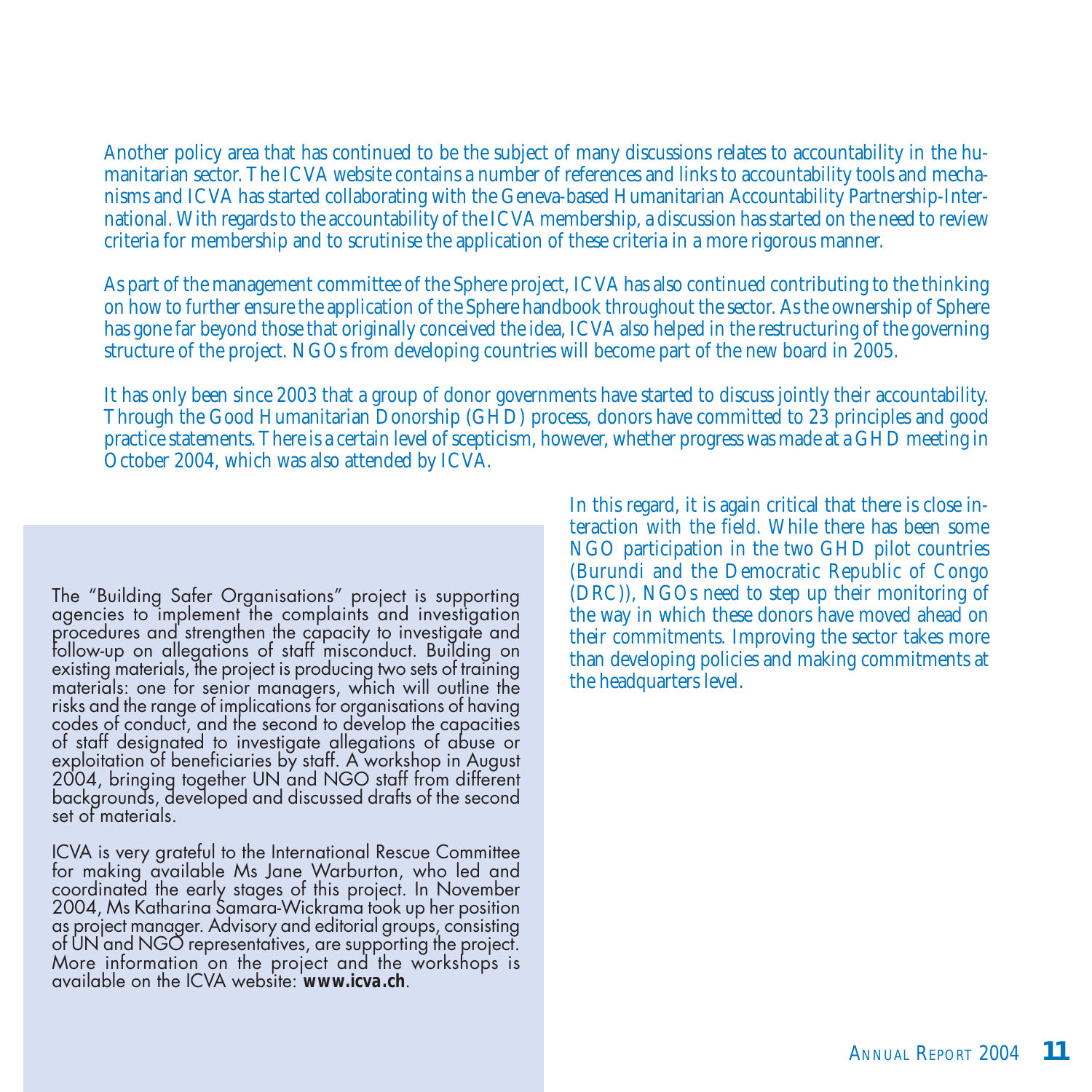## **HUMANITARIAN COORDINATION AND POLICY**

Through the Inter-Agency Standing Committee process and through various UNHCR forums, ICVA is able to influence humanitarian policy, which can have a huge impact on the response at field level. At the same time, there is the understanding that the impact is often quite minimal at the field level – the challenge is getting the policy decisions translated into practical action at the field level.

Through the IASC process, ICVA solicits input from its members to be fed into the Working Group meetings (taking place four times a year) and at the Principals level (twice a year). In between, ICVA has organised monthly NGO-IASC meetings at the Geneva level, with NGO representatives presenting on particular topics in order to allow for an in-depth discussion between UN and non-UN agencies. On particular issues where there are subworking groups and task forces, the ICVA Secretariat either participates or gets members who have the relevant expertise to participate, for example in the context of HIV/AIDS in emergency settings.

In the Senior Network on Internally Displaced Persons (IDPs), the ICVA Secretariat continued to participate along with ICVA's lead member on IDPs – the Norwegian Refugee Council. The IDP policy package, as well as the "road map" for responding to IDPs, were areas of focus for the Secretariat staff and NRC during 2004. The revised policy, adopted by the IASC in 2004, aimed to simplify the explanations of how the collaborative response to IDPs worked.

The one-page "road map" provides an easy guide for agencies on how the collaborative response should work (available on ICVA's website). How effective dissemination of the "road map" and the policy package has been remains a question, given that there were not published in hard copy format until mid 2005.

#### **UNHCR**

Within the context of refugee policy, ICVA's involvement with UNHCR and various processes within UNHCR is extensive. ICVA continued its facilitating role in terms of NGO statements to UNHCR's Executive and Standing Committees, as well as to the High Commissioner's Forum. This negotiation process of coming to a common NGO statement is one that is often fraught with challenges as many NGOs have differing opinions of what should be mentioned in a timelimited statement. At the end of the day, however, there is general appreciation for the NGO statements, as they raise issues of concern that often states and/or UNHCR are unwilling to raise.

#### **REACH OUT REFUGEE PROTECTION TRAINING PROJECT**

UNHCR's Reach Out process, which began in the late 1990s, has had one significant outcome: the inter-agency refugee protection training project known as Reach Out. The training project has targeted field-based staff of humanitarian agencies to provide them with basic knowledge about refugee protection. Through a set of workshops and training of trainers, the pool of people who have undergone Reach Out training is well into the hundreds. The inter-agency working group that steers the project brings together NGOs (including ICVA), the Red Cross/Red Crescent movement, and UNHCR. In 2004, there was a decision that over the course of the project's planned phase-out (in 2005), the main priority would be to improve the training materials so that they could be used by others in the future. As such, a major revision of the materials was undertaken in 2004, with additional modules being created on IDPs and gender-based violence, including sexual exploitation and abuse.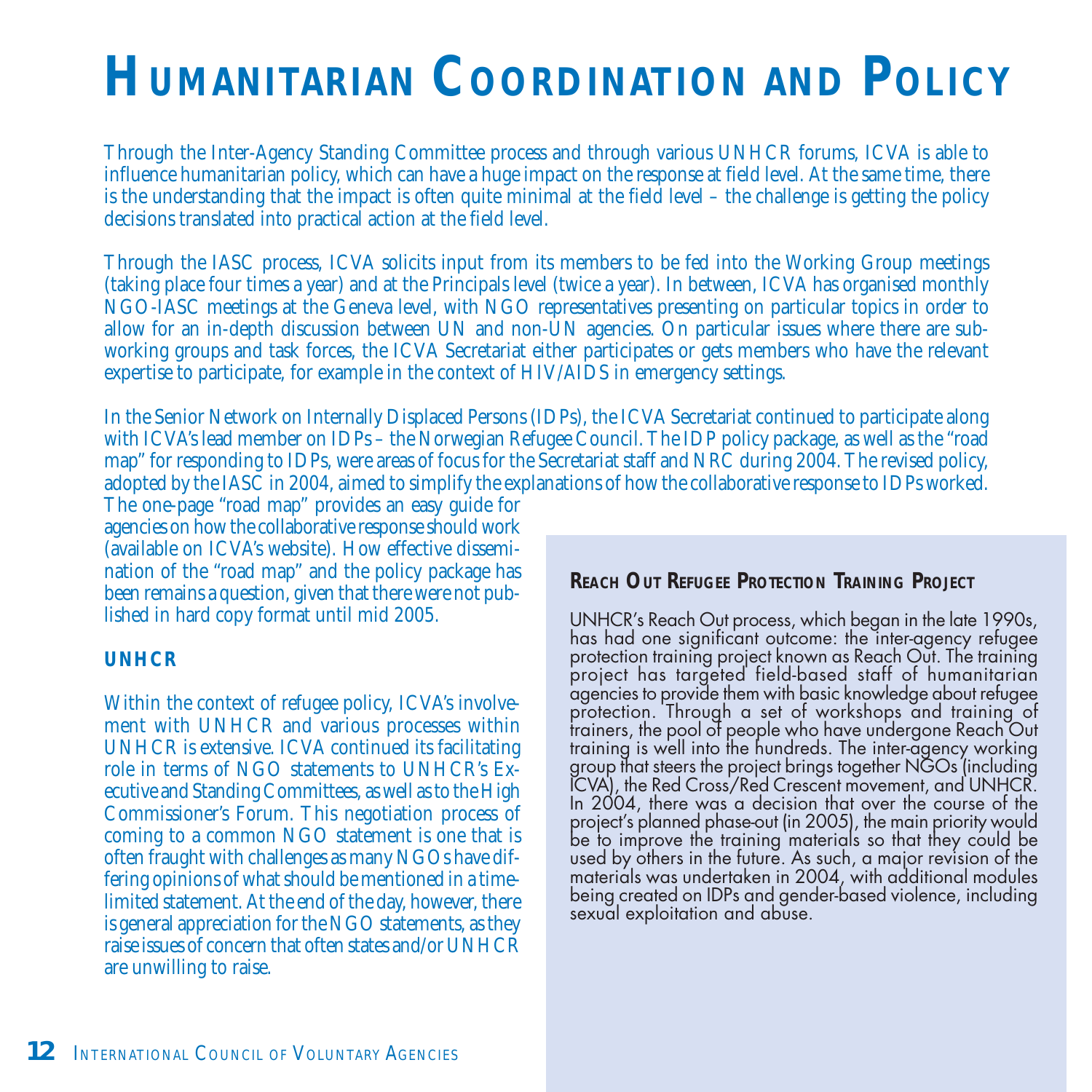In the context of the UNHCR Convention Plus process, NGO input was also facilitated by ICVA when NGOs could not directly participate in the core groups. ICVA consolidated comments for several of the meetings of the core groups. While more progress was made in terms of coming to an agreement in the core group on the strategic use of resettlement, the push by some states to have all three strands move at the same pace has meant that the work done in the resettlement strand seems to have been left by the wayside.

After much advocating by NGOs and ICVA, UNHCR convened a meeting in October 2004 to undertake a process of revising its urban refugee policy. ICVA, as usual, then ensured that NGOs were involved in the process and facilitated their ability to input into the process, which is continuing in 2005.

ICVA continued to co-host the Annual Pre-EXCOM Consultations between UNHCR and NGOs. With a grant from the Swedish government, ICVA was able to bring several Southern NGOs to participate in the forum, which provides an opportunity for an open discussion on various issues of concern to NGOs and UNHCR. Again, the challenge with Pre-EXCOM is developing an agenda that meets the priorities of the diverse range of NGOs that attend the meeting.

One of the major shortcomings of the training project has been that it targets field-staff with little guarantee of institutional change within organisations as to how they address refugee protection. As such, a short module targeted at senior managers was also developed so that senior managers within organisations would be able to better understand the importance of incorporating refugee protection into their programming.

The project will phase out at the end of November 2005, leaving behind a set of solid materials in four languages (English, French, Spanish, Arabic), which will be made available on ICVA's website. The hope is that organisations will use and adapt the materials to improve the knowledge of their staff, as well as improve their programming at the field level. At the same time, the project's governing body has realised that refugee protection is only one part of the protection that is needed in many humanitarian contexts and, as such, felt that other initiatives on broader protection issues were becoming of greater importance.

In 2004, negotiations took place in order for NGOs to have a role in the UNHCR Executive Committee Conclusions discussions, to expand the number of speaking slots for NGOs in the Standing and Executive Committees, and to expand the categories of NGOs allowed to attend these meetings. Through the series of consultations that took place over the course of the year, ICVA promoted the important role that NGOs play in responding to refugee needs and that their experience and expertise could add value to the discussions. While the efforts did not result in full participation for NGOs in the EXCOM Conclusions negotiations, what NGOs have been granted is a two year opportunity to provide comments on the draft text. Prior to the negotiations, NGOs are allowed to present their comments through ICVA to member states. Subsequent comments can be presented in writing. In addition, the possibility of having more than one speaking slot (with prior permission) was granted. The expansion of NGO participation to all operating and implementing partners of UNHCR, however, did not go through due to objections from states.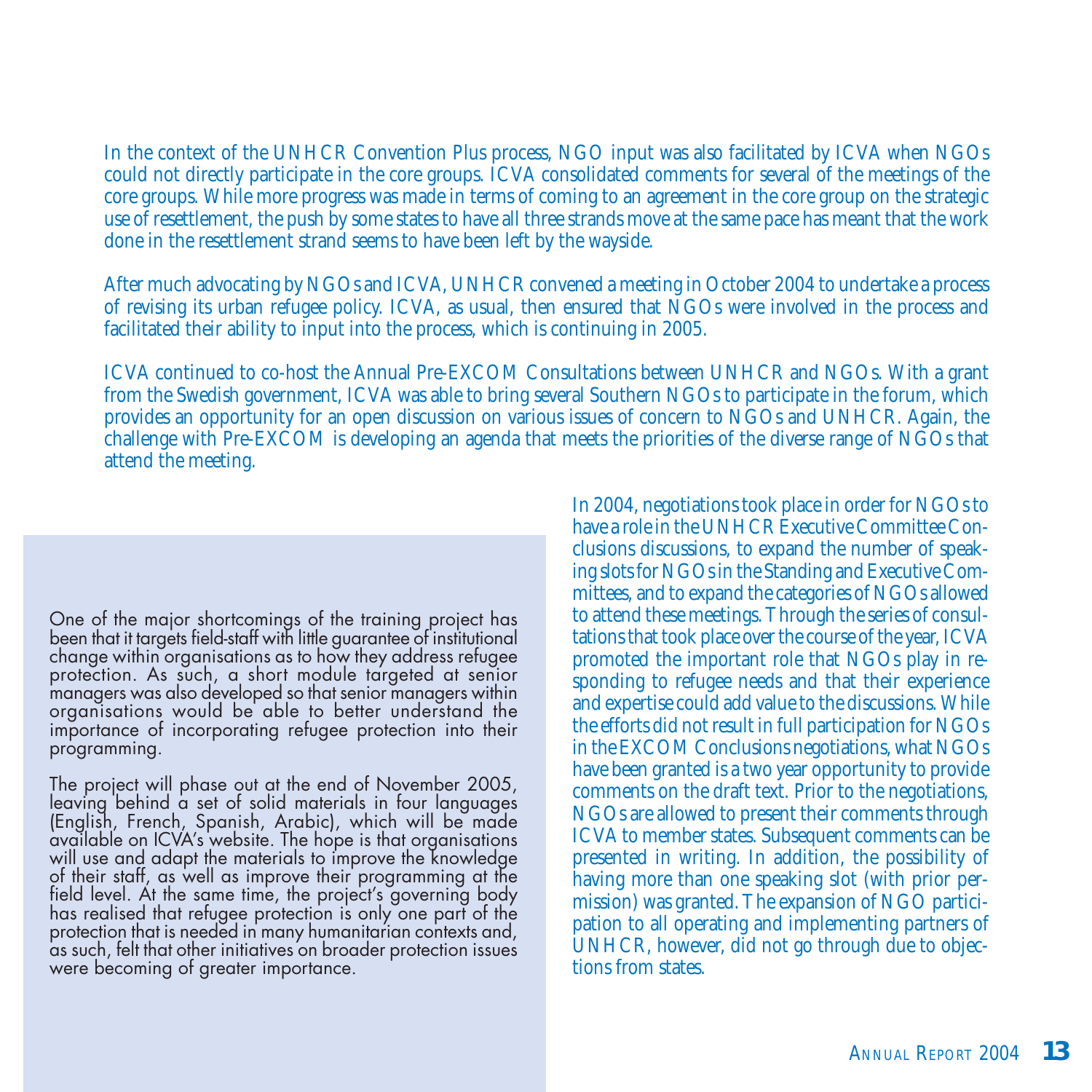### **FINANCES**

**SUCCESSFUL IMPLEMENTATION OF <sup>A</sup> NEW MEMBERSHIP DUES SYSTEM**

Being a membership organisation, ICVA members pay annual dues to the Secretariat. These dues are based on the size of the annual budget of the member agency. The new membership dues system, introduced in 2004, resulted in a 40% increase in income from membership dues. Following extensive debates in the General Assembly and Executive Committee, the new dues system aimed to ensure that member agencies that have similar budget sizes pay the same dues. By dropping the amount of the highest category, more members were found to be willing to contribute to ICVA at the level at which they were expected to pay. The positive signal in terms of membership support has encouraged us to address a long-standing requirement for the Secretariat: the recruitment of an information officer to better ensure the continued and timely flow of information between the Secretariat and the member agencies in 2005.

#### **STATEMENT OF INCOME AND EXPENDITURES 1 January 2004 to 31 December 2004 with comparative figures (all figures in Swiss francs)**

|                                                                             |    | 2004              | 2003                   |
|-----------------------------------------------------------------------------|----|-------------------|------------------------|
| <b>CORE COSTS</b>                                                           |    |                   |                        |
| <i>Income</i>                                                               |    |                   |                        |
| <b>Membership fees</b>                                                      |    | 263,827.73        | 186,975.44             |
| DANIDA via Danish Refugee Council (DKK 500,000)                             |    | 103,000.00        | 82,533.90              |
| Norway - Ministry of Foreign Affairs                                        |    |                   |                        |
| via Norwegian Refugee Council (NOK 250,000.00)                              |    | 45,476.93         | 46,375.00              |
| Swiss Ministry of Foreign Affairs SDC<br>UNHCR, Switzerland (USD 30,000.00) |    | 100,000.00        | 100,000.00             |
| Ministry for Foreign Affairs of Finland (EUR 60,000.00)                     |    | 34,179.00<br>0.00 | 45,427.50<br>93,540.00 |
| World Council of Churches, Switzerland                                      |    | 0.00              | 12,000.00              |
| <b>SIDA</b>                                                                 |    | 83,000.00         | 0.00                   |
| <b>IM World Aid loan-related adjustments</b>                                |    | 0.00              | 3,340.00               |
| Stichting Vluchteling, Netherlands project balance to core                  |    | 0.00              | 4,705.81               |
| OHCHR, Switzerland project balance to core                                  |    | 0.00              | 17,527.40              |
| WHO-OMS, Switzerland project balance to core                                |    | 0.00 <sub>1</sub> | 1,385.90               |
| Restricted Funds / reserves balance to core                                 | 1) | 26,343.00         | 0.00                   |
| <b>Conference Registration fees</b>                                         |    | 0.00              | 3,902.55               |
| <b>Grants for Conference</b>                                                |    |                   |                        |
| <b>Swiss Ministry of Foreign Affairs SDC</b>                                |    | 0.00              | 50,000.00              |
| Danish Refugee Council                                                      |    | 0.00              | 10,000.00              |
| <b>Ford Foundation, USA</b>                                                 |    | 0.00              | 4.050.00               |
| Individuell Människohjälp, Sweden                                           |    | 0.00              | 1,400.00               |
| <b>Adjustment on payables</b>                                               |    | 0.00              | 417.65                 |
| Exchange rate gain and bank interest                                        |    | 495.60            | 76.10                  |
| <b>ICVA's Expenses Invoiced to Projects</b>                                 |    | 7,600.00          | 0.00                   |
| <b>Miscellaneous</b>                                                        |    | 0.00              | 1,044.85               |
| <b>Total income</b>                                                         |    | 663,922.26        | 664,702.10             |
| <b>CORE COSTS</b>                                                           |    |                   |                        |
| <b>Expenses</b>                                                             |    |                   |                        |
| <b>Core salaries</b>                                                        |    | 250,218.85        | 255,597.85             |
| <b>Consultancy fees</b>                                                     |    | 10.510.97         | 7.434.35               |
| <b>Social Charges</b>                                                       |    | 55,601.75         | 56,236.55              |
| <b>Provident Fund</b>                                                       |    | 33,860.15         | 31,957.10              |
| <b>Other Personnel charges</b>                                              |    | 130.00            | 130.00                 |
| Website related charges                                                     |    | 28,240.15         | 5.174.75               |
| <b>Executive Committee</b>                                                  |    | 9,198.80          | 10,114.15              |
| <b>Conference/General Asssembly</b>                                         |    | 1,770.00          | 59,918.43              |
| Office supplies/equipment/maintenance                                       |    | 12,036.30         | 28,433.55              |
| Travel and representation charges                                           |    | 22,304.30         | 17,958.87              |
| Publication and translation costs                                           |    | 10,075.50         | 3,404.70               |
| Office rental and utilities                                                 |    | 41,009.30         | 40,174.50              |
| Postage and telecommunication costs                                         |    | 19,628.14         | 18,263.47              |
| <b>Audit and legal fees</b>                                                 |    | 3,000.00          | 3.000.00               |
| Bank charges, exchange rate adjustment                                      |    | 2,090.43          | 2,274.41               |
| NGO Liaison Officer charges<br><b>Miscellaneous</b>                         |    | 0.00<br>0.00      | 11,582.55<br>1,985.32  |
|                                                                             |    |                   |                        |
| <b>Total expenses</b>                                                       |    | 499,674.64        | 553,640.55             |
| <b>Excess of income over expenses or - expenses over income</b>             | 2) | 164,247.62        | 111,061.55             |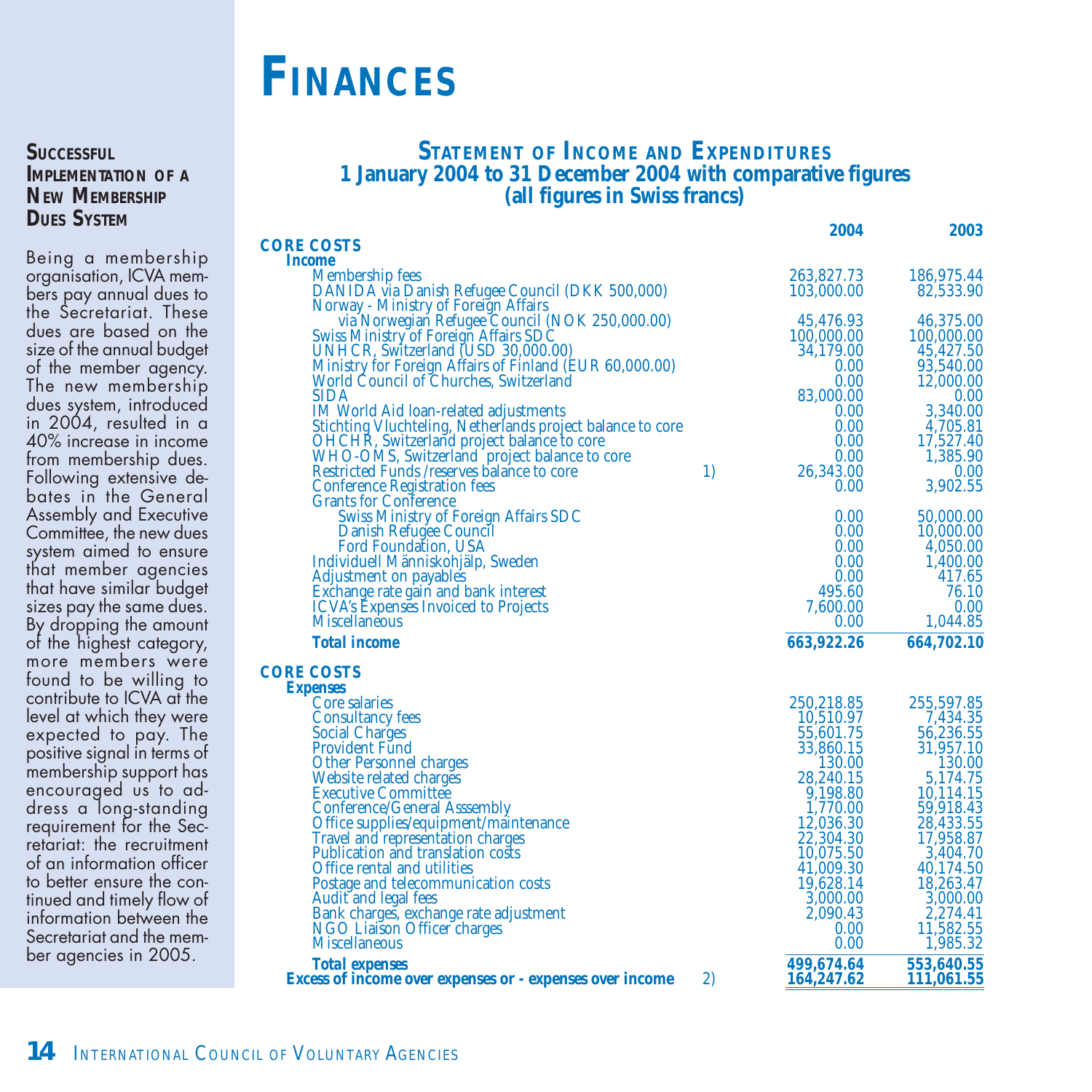|                                                                                          | 2004                   | 2003         |
|------------------------------------------------------------------------------------------|------------------------|--------------|
| <b>IASC Humanitarian Workshop</b>                                                        |                        |              |
| <b>Income</b><br><b>Grant received</b>                                                   |                        |              |
| Foreign Affairs Canada (CAN \$ 31,500)                                                   | 28,649.25              | 0.00         |
| <b>Total income</b>                                                                      | 28,649.25              | 0.00         |
| <b>Expenses</b>                                                                          | 16,277.40              | 0.00         |
| Funds available at the end of the year                                                   |                        |              |
| Foreign Affairs Canada (CAN \$ 31,500)                                                   | 12,371.85<br>28.649.25 | 0.00<br>0.00 |
| <b>Total expenses</b><br><b>Excess of income over expenses or - expenses over income</b> | 0.00                   | 0.00         |
| <b>Handbook - Building Safer Organisations</b>                                           |                        |              |
| <b>Income</b>                                                                            |                        |              |
| <b>Grant received</b><br>International Rescue Commitee (US \$100,000.00)                 | 112,970.00             | 0.00         |
| Canadian International Development Agency (CAN \$300,000)                                | 288,014.85             | 0.00         |
| UNHCR                                                                                    | 6,420.00               | 0.00         |
| <b>Total income</b>                                                                      | 407,404.85             | 0.00         |
| <b>Expenses</b>                                                                          | 67,472.05              | 0.00         |
| Funds available at the end of the year                                                   |                        |              |
| <b>International Rescue Committée</b>                                                    | 45,497.95              | 0.00         |
| <b>Canadian International Development Agency</b><br><b>UNHCR</b>                         | 288,014.85<br>6,420.00 | 0.00<br>0.00 |
|                                                                                          | 339,932.80             | 0.00         |
| <b>Total expenses</b>                                                                    | 407,404.85             | 0.00         |
| <b>Excess of income over expenses or - expenses over income</b>                          | 0.00                   | 0.00         |
| <b>RC/RC/NGO Code of Conduct</b>                                                         |                        |              |
| <i>Income</i>                                                                            |                        |              |
| <b>Grant received</b><br>Development Cooperation of Ireland (EUR 35,0000.00)             | 52,622.50              | 0.00         |
|                                                                                          |                        |              |
| <b>Total income</b>                                                                      | 52,622.50              | 0.00         |
| <b>Expenses</b>                                                                          | 70,916.40              | 0.00         |
| <b>Total expenses</b>                                                                    | 70,916.40              | 0.00         |
| <b>Excess of income over expenses or - expenses over income</b>                          | $-18,293.90$           | 0.00         |
| <b>Mission to Indonesia</b>                                                              |                        |              |
| <i>Income</i><br><b>Grant received</b>                                                   |                        |              |
| Stichting Vluchteling (EUR 10,000.00)                                                    | 15,095.00              | 0.00         |
| <b>Total income</b>                                                                      | 15,095.00              | 0.00         |
| <b>Expenses</b>                                                                          | 14,308.25              | 0.00         |
| Funds available at the end of the year                                                   |                        |              |
| <b>Stichting Vluchteling</b>                                                             | 786.75                 | 0.00         |
|                                                                                          | 786.75                 | 0.00         |
| <b>Total expenses</b>                                                                    | 15,095.00              | 0.00         |
| <b>Excess of income over expenses or - expenses over income</b>                          | 0.00                   | 0.00         |

#### **AUDIT REPORT**

ICVA's full audit report is available upon request: **secretariat@icva.ch**.

#### **NOTES TO 2004 FINANCIAL STATEMENT**

- 1) Restricted Funds /reserves CHF 26,343.00 was disolved due to the fact that it had no longer any specific allocation.
- 2) Excess of income over expenses: some donors funds were received only at the end of the year, hence the excess. These funds will be used for core and projects in 2005.
- 3) Reserve/Carry over will be used as a reserve for the General Assembly and the engagement of an Information Officer in 2005.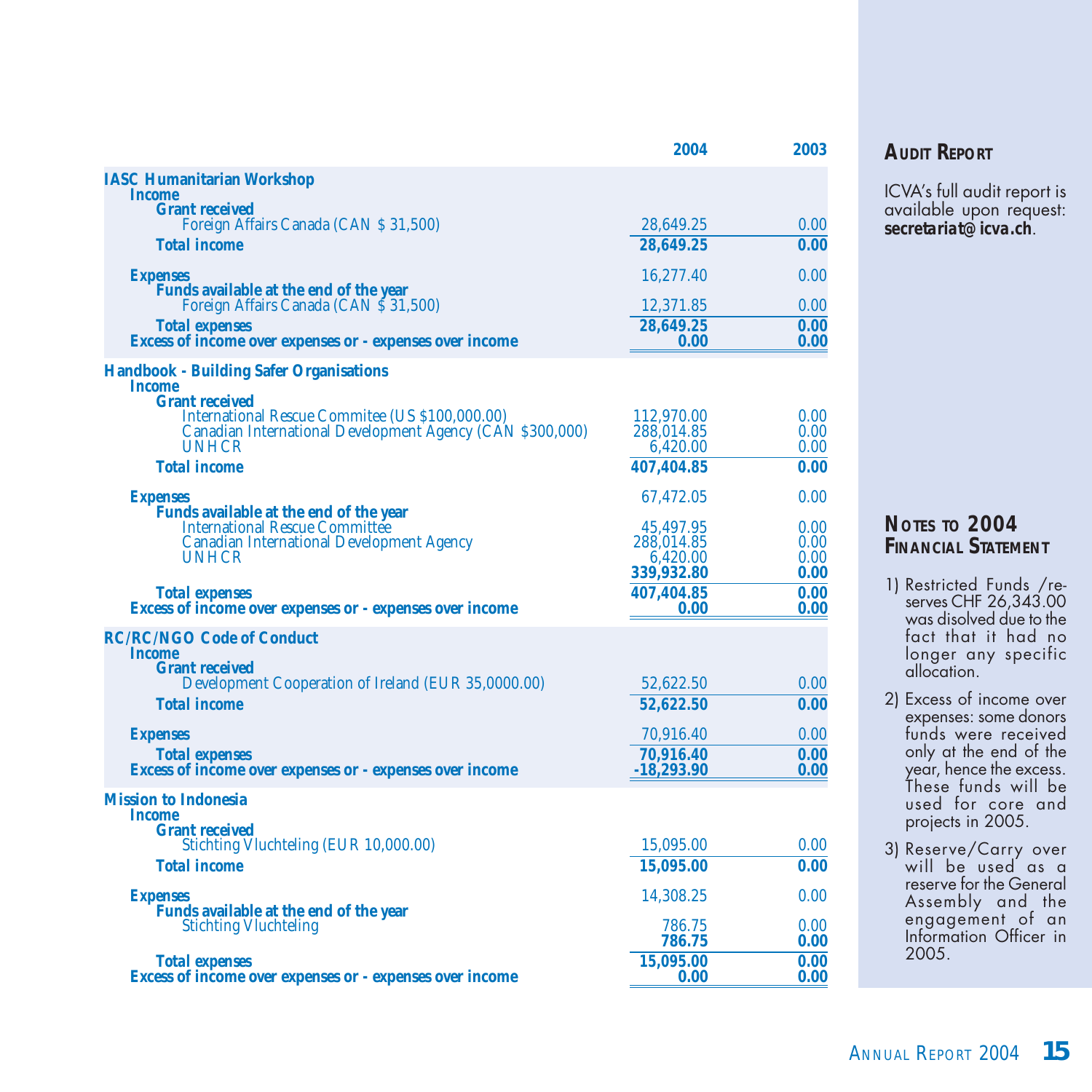#### **NOTES TO 2004 FINANCIAL STATEMENT**

- 1) Restricted Funds /reserves CHF 26,343.00 was disolved due to the fact that it had no longer any specific allocation.
- 2) Excess of income over expenses: some donors funds were received only at the end of the year, hence the excess. These funds will be used for core and projects in 2005.
- 3) Reserve/Carry over will be used as a reserve for the General Assembly and the engagement of an Information Officer in 2005.

#### **BALANCE SHEET STATEMENT as at 31 December 2004 with comparative figures (all figures in Swiss francs)**

|                                                  |    | 12/31/04   | 12/31/03     |
|--------------------------------------------------|----|------------|--------------|
| <b>ASSETS</b>                                    |    |            |              |
| <b>Petty Cash</b>                                |    | 1.776.50   | 296.15       |
| Cash in bank accounts                            |    |            |              |
| <b>UBS CHF</b>                                   |    | 107,768.52 | 52,108.26    |
| <b>UBS CHF-Projects</b>                          |    | 385,900.30 | 0.00         |
| Accounts receivable and prepaid expenses         |    |            |              |
| <b>Accounts receivable</b>                       |    | 113,840.15 | 95,876.60    |
| <b>Taxes on interest income</b>                  |    | 186.85     | 148.25       |
| <b>Prepaid expenses</b>                          |    | 6,735.90   | 0.00         |
| <b>Guarantee deposit</b>                         |    | 1,023.05   | 1,005.45     |
|                                                  |    | 617,231.27 | 149,434.71   |
| LIABILITIES                                      |    |            |              |
| <b>Accounts payable</b>                          |    | 38,457.70  | 19,363.26    |
| IM World Aid (member loan due 31.12.98)          |    | 135,125.00 | 139,125.00   |
| <b>Accruals &amp; Provisions</b>                 |    | 24,500.00  | 44,500.00    |
| <b>Restricted Funds /reserves</b>                | 1) | 0.00       | 26,343.00    |
| <b>Foreign Affairs Canada</b>                    |    | 12,371.85  | 0.00         |
| <b>International Rescue Committee</b>            |    | 45,497.95  | 0.00         |
| <b>Canadian International Development Agency</b> |    | 288,014.85 | 0.00         |
| <b>UNHCR</b>                                     |    | 6,420.00   | $0.00\,$     |
| <b>Stichting Vluchteling</b>                     |    | 786.85     | 0.00         |
| Reserve (- deficit) carry over at 31.12          | 3) | 66,057.17  | $-79,896.55$ |
|                                                  |    | 617,231.27 | 149,434.71   |

### **ICVA EXECUTIVE COMMITTEE AND SECRETARIAT**

#### **ICVA EXECUTIVE COMMITTEE MEMBERS**

**Chair:** Dr. Elizabeth Ferris, *WCC*<br>**Vice-Chair:** Mr Mamadou Ndiave *Ol* **Vice-Chair:** Mr. Mamadou Ndiaye, *OFADEC* **Treasurer:** Mr. Jappe Erichsen, *NRC*

Mr. Saman Amarasinghe, *NNGOC* Mr. Gregory Brown, *IRC* Mr. John Damerell, *LWF* Mr. Keshav Gautam, *ActionAid* Mr. Thomas Getman, *WVI* Mr. Titon Mitra, *CARE* Ms Ann Mary Olsen, *DRC* Mr. Sayed Fazlullah Wahidi, *ANCB*

#### **ICVA SECRETARIAT 2004**

In 2004, the ICVA Secretariat functioned on the basis of a 3.15 full-time equivalent (FTE) staff. The positions at the Secretariat were filled by:

Mr. Ed Schenkenberg van Mierop, Coordinator Ms Manisha Thomas, Policy Officer Ms Sahri Passer, Administrator (as of March 2004) Ms Lieske Pott Hofstede, Programme Advisor

ICVA also began hosting the inter-agency "Building Safer Organisations" project and the full-time Project Coordinator, Ms Katharina Samara-Wickrama.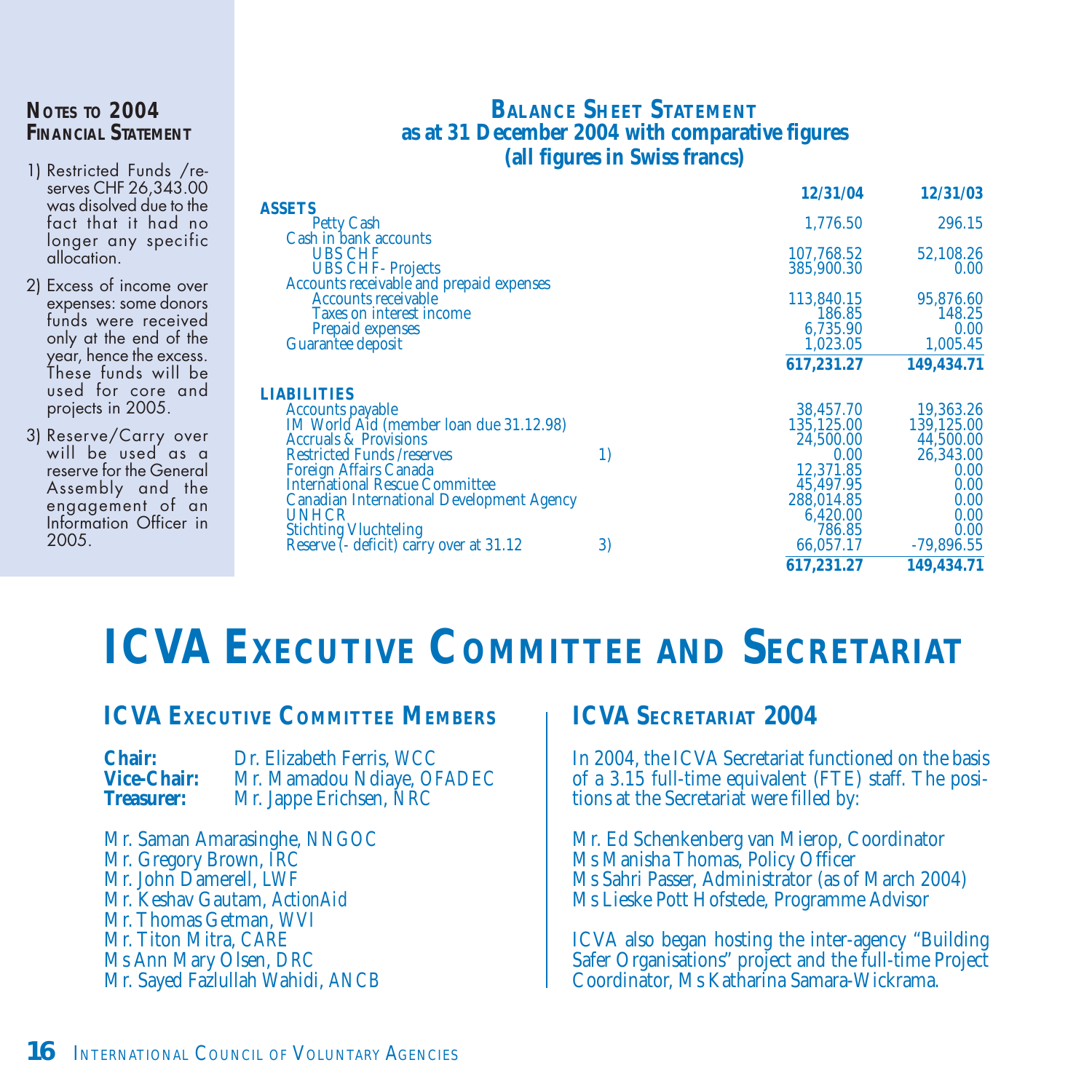## **ICVA MEMBERS IN 2004**

- ♦ Action by Churches Together (ACT), *Switzerland*
- ♦ ActionAid, *UK*
- Adventist Development and Relief Agency International (ADRA)
- ♦ Afghan NGOs Coordination Bureau (ANCB)
- ♦ Africa Humanitarian Action (AHA), *Ethiopia*
- ♦ African Council for Adult and Continuing Education (ARCACE), *Kenya*
- ♦ All Africa Conference of Churches (AACC), *Kenya*
- AMEL Association (Lebanese Association for Popular Action) (AMEL)
- ♦ American Joint Distribution Committee (AJDC)
- ♦ Anatolian Development Foundation (ADF), *Turkey*
- ♦ Asian Institute for Rural Development (AIRD), *India*
- Asociacion Nacional de Centros de Investigacion, Promocion Social y Desarollo (ANC), *Peru*
- ♦ Association Béninoise de Lutte Contre la Faim et la Misère du Peuple (ASCOFAM), *Benin*
- ♦ Association of Development Agencies in Bangladesh (ADAB)
- ♦ Association of Voluntary Agencies for Rural Development (AVARD), *India*
- ♦ Australian Council for International Development (ACFID)
- ♦ British Refugee Council (BRC)
- ◆ Canadian Council for Refugees (CCR)<br>← CARE International (CARE)
- $\leftarrow$  CARE International (CARE)<br>  $\leftarrow$  Caritas Internationalis
- Caritas Internationalis
- ♦ Chinese Refugees' Relief Association (CRRA), *Taiwan*
- ♦ Christian Aid (CA), *UK*
- ♦ Church World Service (CWS), *USA*
- ♦ Christian Relief and Development Association (CRDA), *Ethiopia*
- ♦ Community and Family Services International (CFSI), *Philippines*
- ♦ Concern Worldwide (CONCERN), *Ireland*
- ♦ Consejo de Instituciones de Desarrollo (COINDE), *Guatemala*
- ♦ Danish Refugee Council (DRC)
- ♦ Disaster Mitigation Institute (DMI), *India*
- ♦ EMO-BARAKA, Union Pour la Promotion du Paysan (EMO-BARAKA), *Burundi*
- ♦ Federacion de Organismos No Gubernamentales de Nicaragua (FONG)
- ♦ Fundacion Augusto Cesar Sandino (FACS), *Nicaragua*
- ♦ General Union of Voluntary Societies (GUVS), *Jordan*
- Greek Council for Refugees (GCR), *Greece*
- ♦ Human Appeal International (HAI), *United Arab Emirates*
- ♦ Human Rights First (HRF), *USA*
- Indian Institute of Youth and Development (IIYD)
- ♦ Individuell Människohjälp (Swedish Organisation for Individual Relief) (IM)
- ♦ InterAction (American Council for Voluntary International Action)
- ♦ InterAid International (IAI), *Switzerland*
- ♦ International Blue Crescent (IBC), *Turkey*
- **International Catholic Migration Commission (ICMC)**
- ♦ International Islamic Relief Organisation (IIRO), *Saudi Arabia*
- International Rescue Committee (IRC)
- International Save the Children Alliance
- ♦ Islamic Relief Agency (ISRA), *Sudan*
- Italian Consortium of Solidarity (ICS)
- **Jesuit Refugee Service (JRS)**
- Lebanese NGO Forum (LNF)
- Liaison Unit of Non-Governmental Organisations of Seychelles (LUNGOS)
- Lutheran Immigration and Refugee Service (LIRS)
- Lutheran World Federation (LWF)
- Mauritius Council of Social Service (MACOSS)
- ♦ Médecins du Monde (MDM)
- ◆ Mission Armenia (MA)<br>◆ National NGO Counci
- National NGO Council of Sri Lanka (NNGOC)
- Norwegian Refugee Council (NRC)
- Office Africain pour le Développement et la Coopération (OFADEC), *Senegal*
- ♦ Oxfam GB (OXFAM)
- Refugee Children and Vulnerable Citizens (RCVC), *Tajikistan*
- ♦ Refugee Education Trust (RET), *Switzerland*
- Refugees International (RI)
- Rural Development Foundation of Pakistan (RDFP)
- Salvation Army International (SA)
- Sarvodaya Shramadana Sangamaya Inc. (SARVODAYA), *Sri Lanka*
- Sierra Leone Association of NGOs (SLANGO)
- ♦ Stichting Vluchteling (SV), *The Netherlands*
- ♦ Télécoms sans Frontières, (TSF), *France*
- ♦ Thailand Burma Border Consortium (TBBC), *Thailand*
- Union for Support and Development of Afghanistan (VAF), *Germany*
- World Council of Churches (WCC)
- World Society for the Protection of Animals (WSPA), *UK*
- ♦ World Vision International (WVI)

#### **PERMANENT OBSERVERS**

- ♦ Human Rights Watch (HRW), *USA*
- ◆ International Committee of the Red Cross (ICRC)<br>● International Federation of Red Cross and Red Cross
- International Federation of Red Cross and Red Crescent Societies (IFRC)
- ♦ Médecins sans Frontières International (MSF)

#### **MEMBERSHIP**

Membership in ICVA is open to international NGOs, regional NGOs, and national NGOs that have linkages with local NGOs (i.e. networks and consortia).

Details on membership requirements, as well as membership application forms are available on the "Member Agencies" page of the ICVA website: **www.icva.ch**

#### **NEW MEMBERS IN 2004**

- ◆ Action by Churches Together (ACT), Switzerland
- ♦ Greek Council for Refugees (GCR), **Greece**
- ♦ International Blue Crescent (IBC), **Turkey**
- ♦ Refugee Education Trust (RET), Switzerland